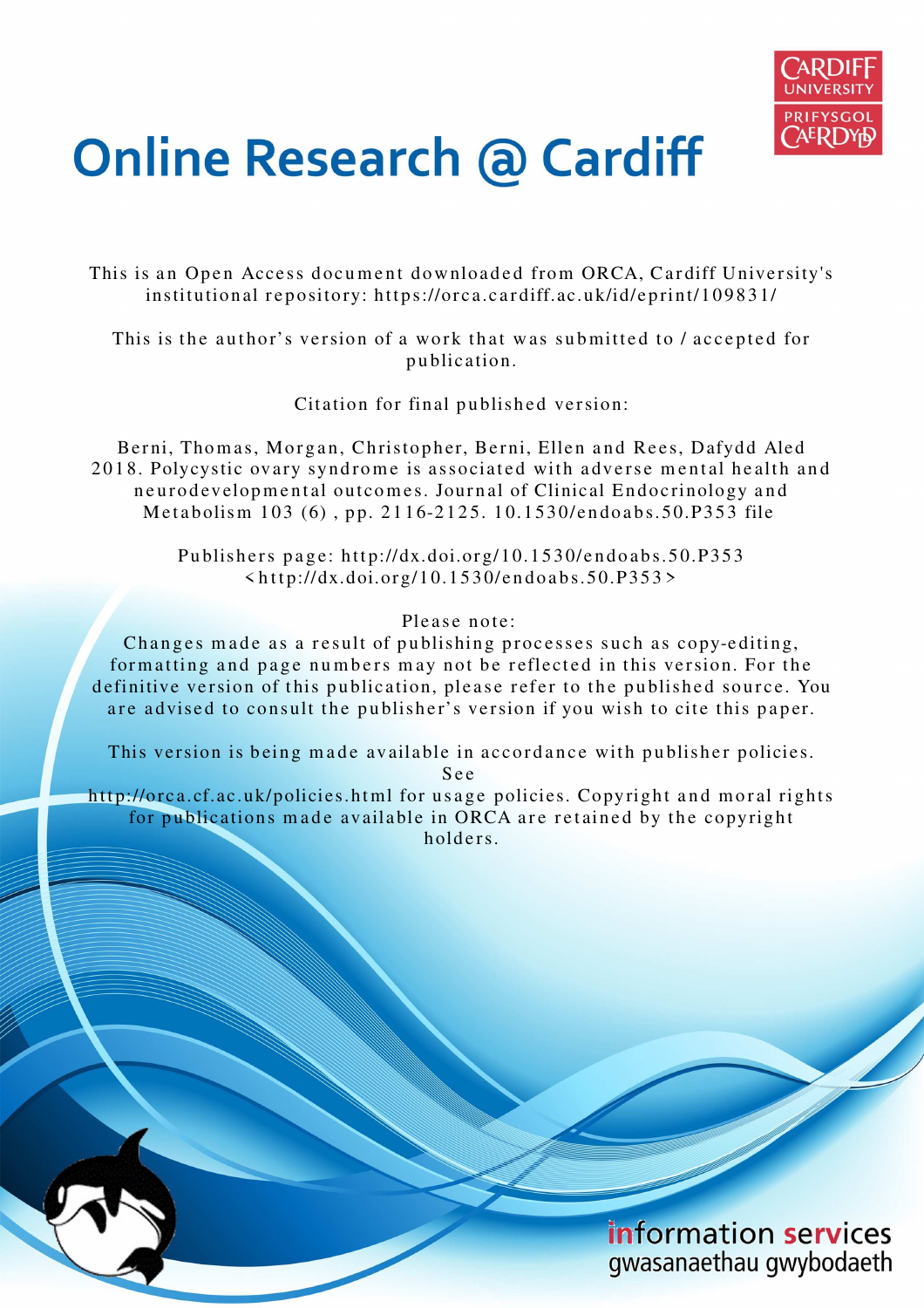| $\mathbf{1}$   | Polycystic ovary syndrome is associated with adverse mental health and                     |
|----------------|--------------------------------------------------------------------------------------------|
| $\overline{2}$ | neurodevelopmental outcomes                                                                |
| 3              |                                                                                            |
| 4              | Thomas R. Berni, Christopher L. Morgan, Ellen R. Berni, D. Aled Rees.                      |
| 5              |                                                                                            |
| 6              |                                                                                            |
| 7              | Pharmatelligence (T.R.B, C.L.M, E.R.B.), Cardiff Medicentre, Heath Park, Cardiff CF14 4UJ, |
| 8              | United Kingdom; Institute of Primary Care and Public Health (C.L.M.) and Neuroscience and  |
| 9              | Mental Health Research Institute (D.A.R.), School of Medicine, Cardiff University, Cardiff |
| 10             | CF24 4HQ, United Kingdom                                                                   |
| 11             |                                                                                            |
| 12             | Abbreviated title: Mental health outcomes in PCOS                                          |
| 13             | Keywords: Polycystic ovary syndrome; depression; anxiety; autism; attention deficit        |
| 14             | hyperactivity disorder; bipolar disorder                                                   |
| 15             | Word count: 3572                                                                           |
| 16             | <b>Number of tables: 4</b>                                                                 |
| 17             | Number of figures: 2                                                                       |
| 18             |                                                                                            |
| 19             | Corresponding author and person to whom reprint requests should be addressed:              |
| 20             | Aled Rees, Neuroscience and Mental Health Research Institute, School of Medicine, Cardiff  |
| 21             | University, Heath Park, Cardiff CF24 4HQ, United Kingdom                                   |
| 22             | Email: reesda@cf.ac.uk                                                                     |
| 23             | Telephone: +44 (0)2920 742309 Fax: +44 (0)2920 744671                                      |
| 24             |                                                                                            |
| 25             | <b>Disclosure statement:</b> The authors report no conflicts of interest in this work.     |
| 26             |                                                                                            |
| 27             |                                                                                            |
| 28<br>29       |                                                                                            |
| 30             |                                                                                            |
| 31             |                                                                                            |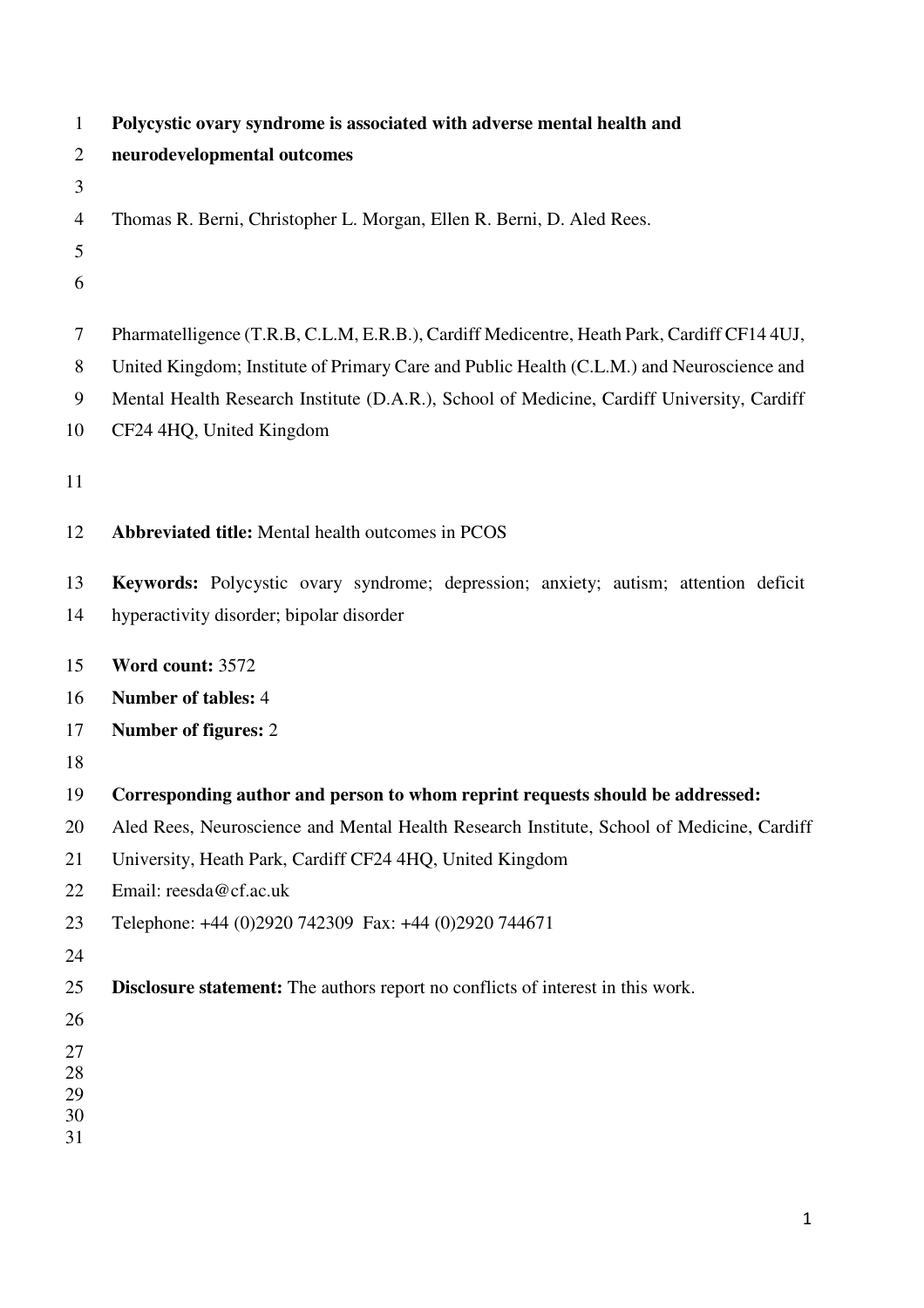- 32 **Abstract**
- 33

## 34 **Context**

35 Polycystic ovary syndrome (PCOS) is characterized by hyperandrogenism and subfertility but 36 the effects on mental health and child neurodevelopment are unclear.

37

## 38 **Objectives**

39 To determine if (i) there is an association between PCOS and psychiatric outcomes, and (ii) 40 whether rates of autism spectrum disorder (ASD) and attention deficit hyperactivity disorder 41 (ADHD) are higher in children of mothers with PCOS.

42

# 43 **Design**

44 Data were extracted from the Clinical Practice Research Datalink. Patients with PCOS were 45 matched to two control sets (1:1) by age, BMI and primary care practice. Control set 2 was 46 additionally matched on prior mental health status. Primary outcomes were the incidence of 47 depression, anxiety and bipolar disorder. Secondary outcomes were the prevalence of ADHD 48 or ASD in the children.

49

# 50 **Results**

51 16,986 eligible patients were identified; 16,938 and 16,355 were matched to control sets 1 and 52 2 respectively. Compared to control set 1, baseline prevalence was 23.1% versus 19.3% for 53 depression, 11.5% versus 9.3% for anxiety and 3.2% versus 1.5% for bipolar disorder 54 (p<0.001). The hazard ratio for time to each endpoint was 1.26 (95% CI 1.19-1.32), 1.20 (1.11- 55 1.29) and 1.21 (1.03-1.42) for set 1, and 1.38 (1.30-1.45), 1.39 (1.29-1.51) and 1.44 (1.21-1.71)

- 56 for set 2. The odds ratios for ASD and ADHD in children were 1.54 (1.12-2.11) and 1.64 (1.16-
- 57 2.33) for set 1, and 1.76 (1.27-2.46) and 1.34 (0.96-1.89) for set 2.
- 58

# 59 **Conclusions**

- 60 PCOS is associated with psychiatric morbidity and increased risk of ADHD and ASD in their
- 61 children. Screening for mental health disorders should be considered during assessment.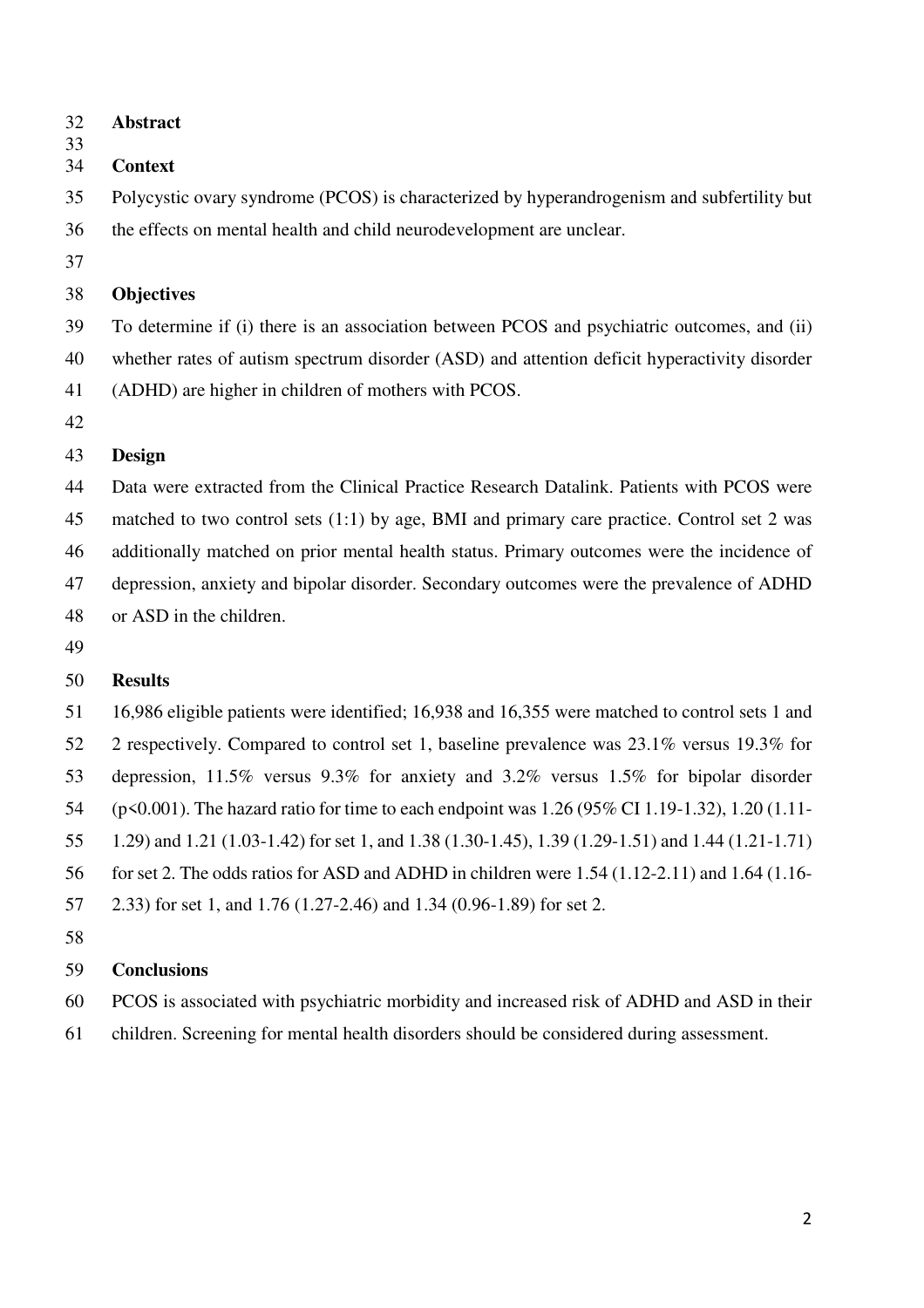# **Précis**

| 63     | Analysis of 17,000 patients with PCOS and controls found an increased incidence of       |
|--------|------------------------------------------------------------------------------------------|
| 64     | psychiatric morbidity in women with PCOS, and increased risk of autism spectrum disorder |
| 65     | and ADHD in their children.                                                              |
| 66     |                                                                                          |
| 67     |                                                                                          |
| 68     |                                                                                          |
| 69     |                                                                                          |
| $70\,$ |                                                                                          |
| $71\,$ |                                                                                          |
| $72\,$ |                                                                                          |
| $73\,$ |                                                                                          |
| $74\,$ |                                                                                          |
| 75     |                                                                                          |
| $76\,$ |                                                                                          |
| $77\,$ |                                                                                          |
| $78\,$ |                                                                                          |
| 79     |                                                                                          |
| $80\,$ |                                                                                          |
| $81\,$ |                                                                                          |
| 82     |                                                                                          |
| 83     |                                                                                          |
| 84     |                                                                                          |
| 85     |                                                                                          |
| 86     |                                                                                          |
| 87     |                                                                                          |
| 88     |                                                                                          |
| 89     |                                                                                          |
| 90     |                                                                                          |
| 91     |                                                                                          |
| 92     |                                                                                          |
| 93     |                                                                                          |
| 94     |                                                                                          |
| 95     |                                                                                          |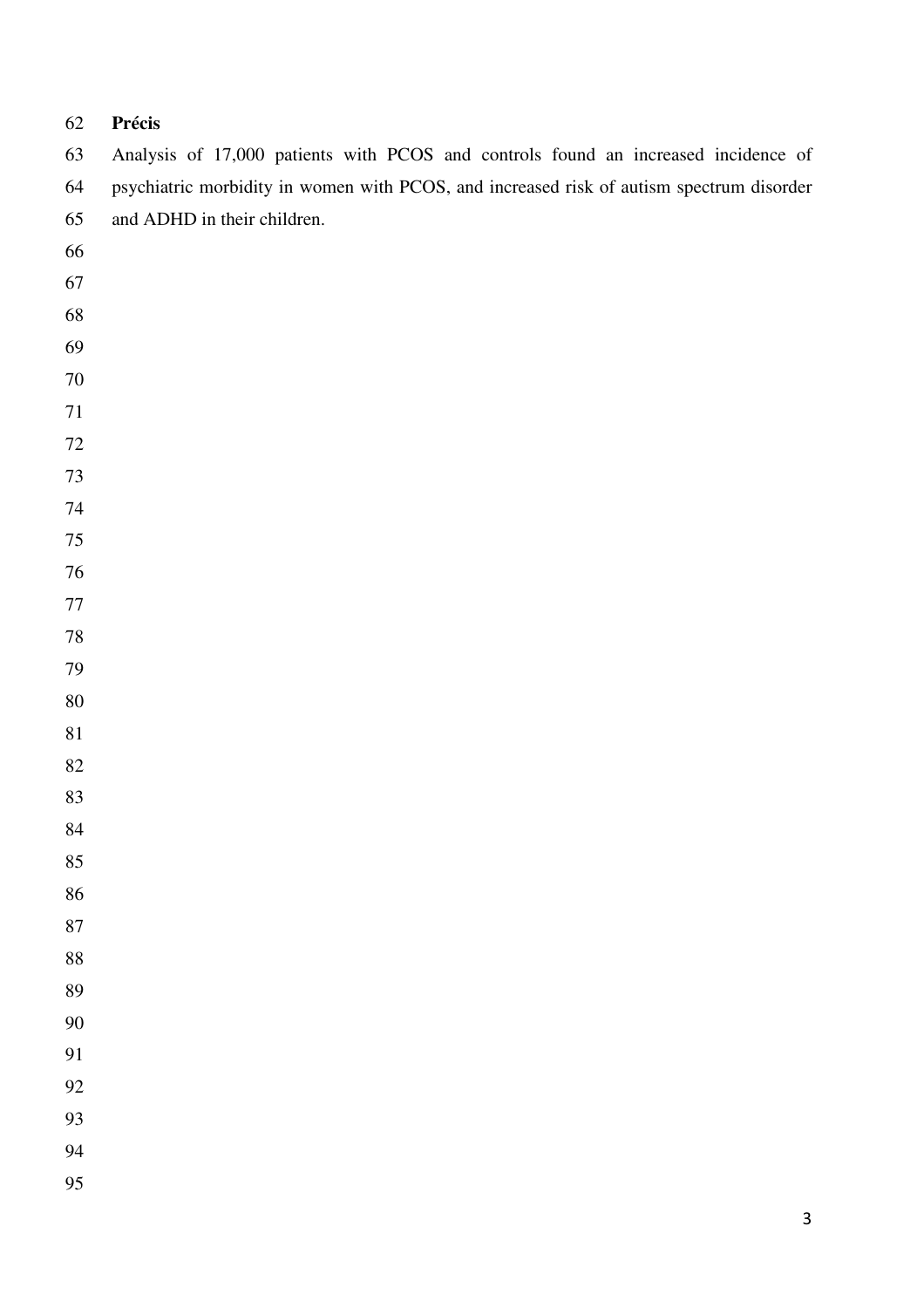### 96 **Introduction**

97 Polycystic Ovary Syndrome is the commonest endocrine condition affecting young women, 98 and is characterized by hyperandrogenism, menstrual disturbance and subfertility. In addition 99 to its well-recognized reproductive sequelae (1), PCOS is now established as a metabolic 100 disorder underpinned by insulin resistance and leading to an increased risk of type 2 diabetes 101 (2).

102

103 The cutaneous manifestations of hyperandrogenism, including hirsutism, acne and scalp hair 104 loss, are emotionally distressing (3, 4), and could contribute to an increased prevalence of 105 depression and anxiety in this population (5-8). Comorbid mental health disorders have also 106 been shown to contribute to impaired quality of life in PCOS (9). However, it is difficult to 107 establish how many of these outcomes are attributable to PCOS *per se*, and how many to 108 obesity, which is common in this patient group and itself associated with adverse mental health 109 outcomes, including depression (10) and anxiety (11). This risk of depression may be 110 particularly increased in patients with metabolically unhealthy obesity, which is characterized 111 by insulin resistance and abdominal adiposity (12), compared to metabolically healthy weight-112 matched controls (13, 14). Furthermore, in community-based studies, the association between 113 obesity and depression appears stronger for women compared to men (15). This association 114 may be bi-directional: in longitudinal studies obesity increases the risk of a subsequent 115 diagnosis of depressive disorder, whilst depression at baseline in turn increases the odds for 116 developing obesity (16). This latter risk appears to be particularly high for adolescent females 117 (16).

118

119 Whilst previous studies have focused on the risk of depressive disorder and anxiety in patients 120 with PCOS, hyperandrogenism may also influence the risk of other mental health disorders 121 including schizophrenia (17). However, a recent population-based cohort study failed to 122 demonstrate an increased risk of developing schizophrenia (or bipolar disorder) in women with 123 PCOS, although an increased risk of depressive disorder, anxiety disorder and sleep disorder 124 was confirmed (18). Other studies have shown that the risk of eating disorder, notably binge-125 eating disorder, may be increased in women with PCOS (19, 20). Attention deficit 126 hyperactivity disorder (ADHD) has also been shown to associate with hyperandrogenism (21) 127 and obesity in adults (22), albeit that the latter effect size is moderate,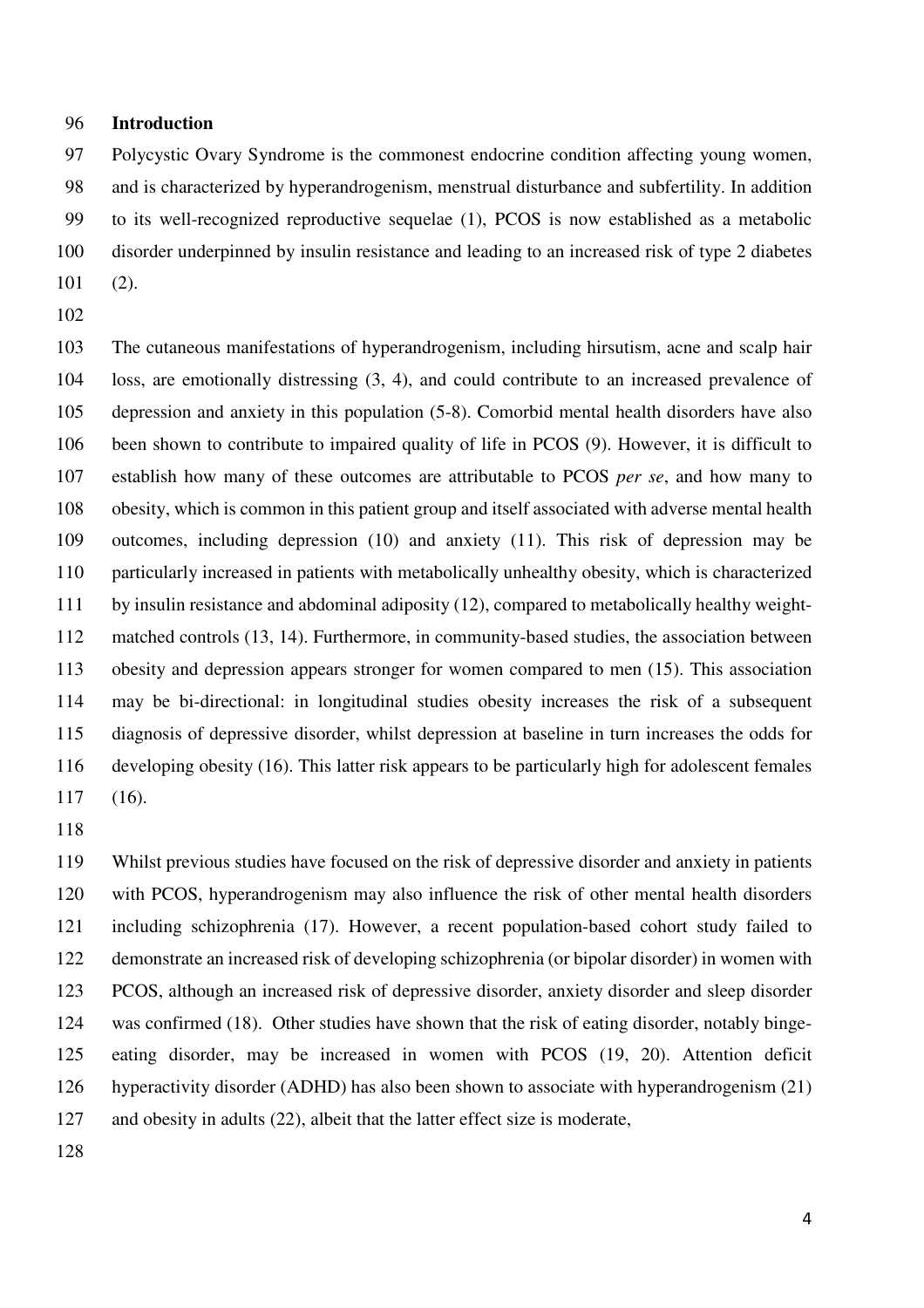129 More recently, these studies have been extended to examine the influence of intra-uterine 130 androgen exposure on neurodevelopmental outcomes in the children of mothers with PCOS. 131 Brain development is influenced significantly by exposure to androgens during early gestation. 132 Female rhesus monkeys exposed *in utero* to androgens show increased male-type behavior (23) 133 whilst both attention-deficit hyperactivity disorder (ADHD) and autism spectrum disorder is 134 more likely to be diagnosed in males than females (24, 25). These observations suggest that 135 ADHD and ASD may be influenced by prenatal androgen exposure. One small case-control 136 study has suggested that women with PCOS may have higher scores on ADHD symptoms on 137 self-report scales (26) whilst we have recently shown that white matter microstructure is altered 138 in young women with PCOS (27). Most recently, Kosidou *et al*, in a matched case-control 139 study, found that maternal PCOS increased the odds of ASD in the children by 59%, which 140 was further exacerbated by concomitant obesity (28). These studies require confirmation but 141 suggest that PCOS may represent a novel risk-state for later life neurodevelopmental disorders. 142

143 Although these observations suggest that PCOS may be associated with several adverse mental 144 health outcomes, many studies are limited by a failure to match for obesity (a potential major 145 confounder), small sample sizes, cross-sectional study designs and assessment of psychiatric 146 morbidity using rating scales, rather than formal diagnosis by a psychiatrist or other clinician. 147 In light of these uncertainties, we sought to establish the relative risks of major mental health 148 outcomes (depressive disorder, anxiety, bipolar disorder, schizophrenia, eating disorder, 149 ADHD and ASD) for patients with PCOS, and neurodevelopmental disorders (ASD and 150 ADHD) in children born to mothers with PCOS.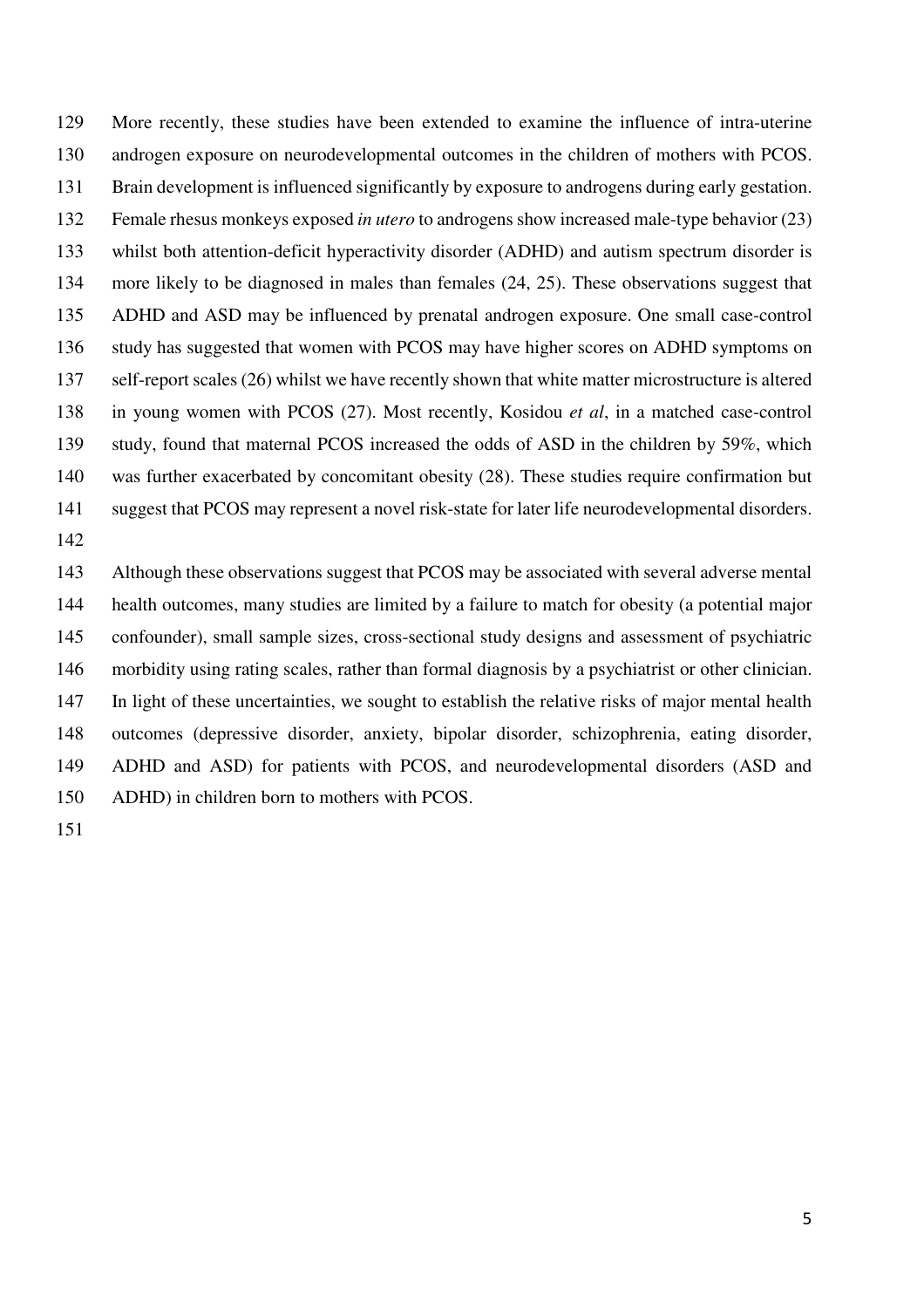#### 152 **Materials and Methods**

153 The study employed a retrospective cohort design using data from the Clinical Practice 154 Research Datalink (CPRD), a longitudinal, anonymized research database collected from 674 155 primary care practices in the United Kingdom. The CPRD contains records for over 11 million 156 patients and is representative of the UK population in terms of age and sex (29). Approximately 157 60% of practices participate in a linkage scheme, by which their patient records are linked to 158 other data sources, including the Hospital Episode Statistics (HES) dataset, which provides 159 data on all inpatient and outpatient contacts occurring within National Health Service hospitals 160 in England, and the Office for National Statistics (ONS) mortality dataset. Diagnostic 161 information in the CPRD primary-care dataset is recorded using the Read code classification, 162 a UK primary-care practice standard. HES inpatient data are recorded using the ICD-10 163 classification.

164

## 165 *Patient selection and matching of controls*

166 The study was conducted using data from CPRD's primary-care (GOLD) and linked HES data 167 sets. The study population were those patients flagged by CPRD as being of an acceptable 168 research quality. Patients with a diagnosis of PCOS recorded in the primary care dataset using 169 the Read code classification (C164.00, C164.12, C165.00) from 2000 to 2014 were selected. 170 The earliest diagnosis date was selected as the index date. A minimum "wash-in" period of 6 171 months from the patient's practice registration date to index date was used to maximize the 172 likelihood that the case represented an incident case.

173

174 Patients identified with PCOS were matched at a ratio of 1:1 to two sets of non-PCOS controls. 175 This was to allow for the baseline prevalence of the selected outcomes for patients with PCOS 176 to be calculated relative to non-PCOS controls using matching criteria 1. Matching criteria 2 177 allowed for patients to be matched on mental health history to identify the incidence of 178 outcomes following PCOS diagnosis. For control set 1, cases with PCOS were matched to 179 controls with no history of PCOS; the controls took the index date of the case. All controls 180 were required to have at least a 6-month wash-in period from registration at the practice to the 181 case index date. Controls were matched by age  $(\pm 2 \text{ years})$ , BMI category (<25 kg/m<sup>2</sup>, 25-30 182 kg/m<sup>2</sup>, >30 kg/m<sup>2</sup>) and primary care practice. The same matching criteria were applied to 183 control set 2, who were additionally matched for a history of prior mental health disorder 184 (depression, anxiety, bipolar disorder, schizophrenia, eating disorder, autism, ADHD). 185 Controls could appear in both sets. Mental health disorders were defined by the Read code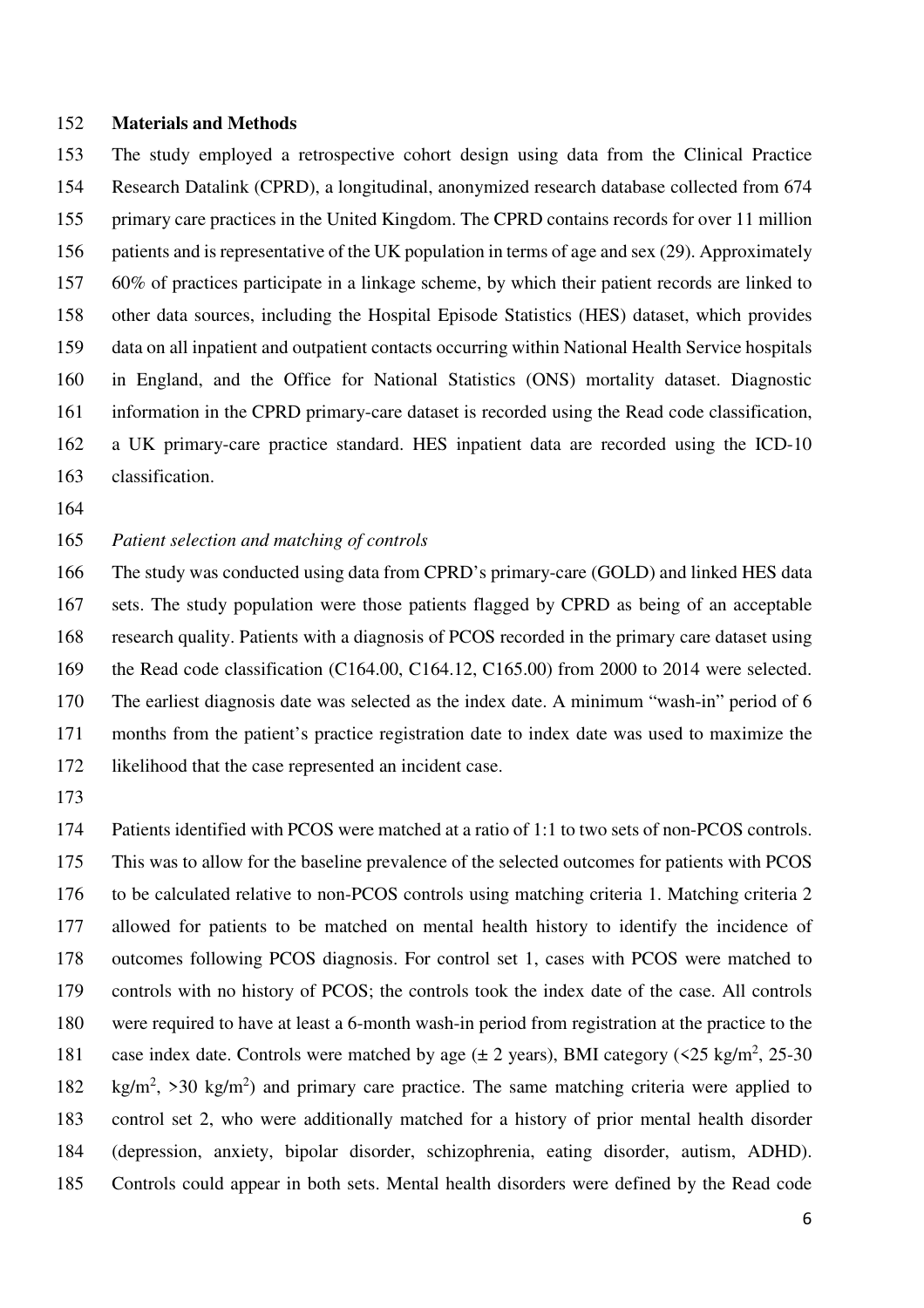186 classification or 10<sup>th</sup> revision of the International Statistical Classification of Diseases and 187 Related Health Problems (ICD-10) classification (Supplementary appendix 1).

188

#### 189 *Endpoints*

190 Primary outcomes were the incidence of depressive disorder, anxiety, bipolar disorder, 191 schizophrenia, eating disorder, ADHD and autism spectrum disorder in cases and controls. 192 Secondary outcomes were the prevalence of ADHD or autism spectrum disorder in the children 193 of mothers with PCOS. Children were identified via the mother-baby link generated within 194 CPRD which links mothers with their children. To maximize patient numbers, births both 195 before and after index date were included in this study.

196

### 197 *Data analysis*

198 Baseline characteristics between cases and controls were compared using univariate statistics 199 (t-test for continuous variables and  $\chi^2$  for categorical variables). Crude rates of progression to 200 each outcome were presented and time to each endpoint was analyzed using Cox proportional 201 hazard models (CPHM). The Cox models included the following covariates (all were available 202 and tested for inclusion in each model): age, BMI, smoking status, baseline morbidity 203 represented by the Charlson index (30), total number of contacts with the general practitioner 204 in the year before index date that is regarded as a proxy for general morbidity, and deprivation 205 based on quintiles of Index of Multiple Deprivation (IMD). The IMD is an area-based measure 206 of social and material deprivation based upon various criteria including income and education. 207 Covariates were entered into each model if they were significant in that model. Threshold 208 statistical significance was  $p \le 0.05$ , and 95% confidence intervals (CI) were given for hazard 209 ratios (HR).

210 Multivariate logistic regression was used to examine the association of PCOS status with risk 211 of autism spectrum disorder and ADHD in the children.

212

213 A sensitivity analysis exploring the association of bipolar disorder with PCOS was undertaken,

214 excluding cases who had been treated with valproate therapy prior to index date.

215

216 Studies using CPRD are covered by ethics approval granted by Trent Multicentre Research 217 Ethics Committee (Reference 05/MRE04/87). CPRD Independent Scientific Advisory 218 Committee approval was granted for this study (ISAC 16-249).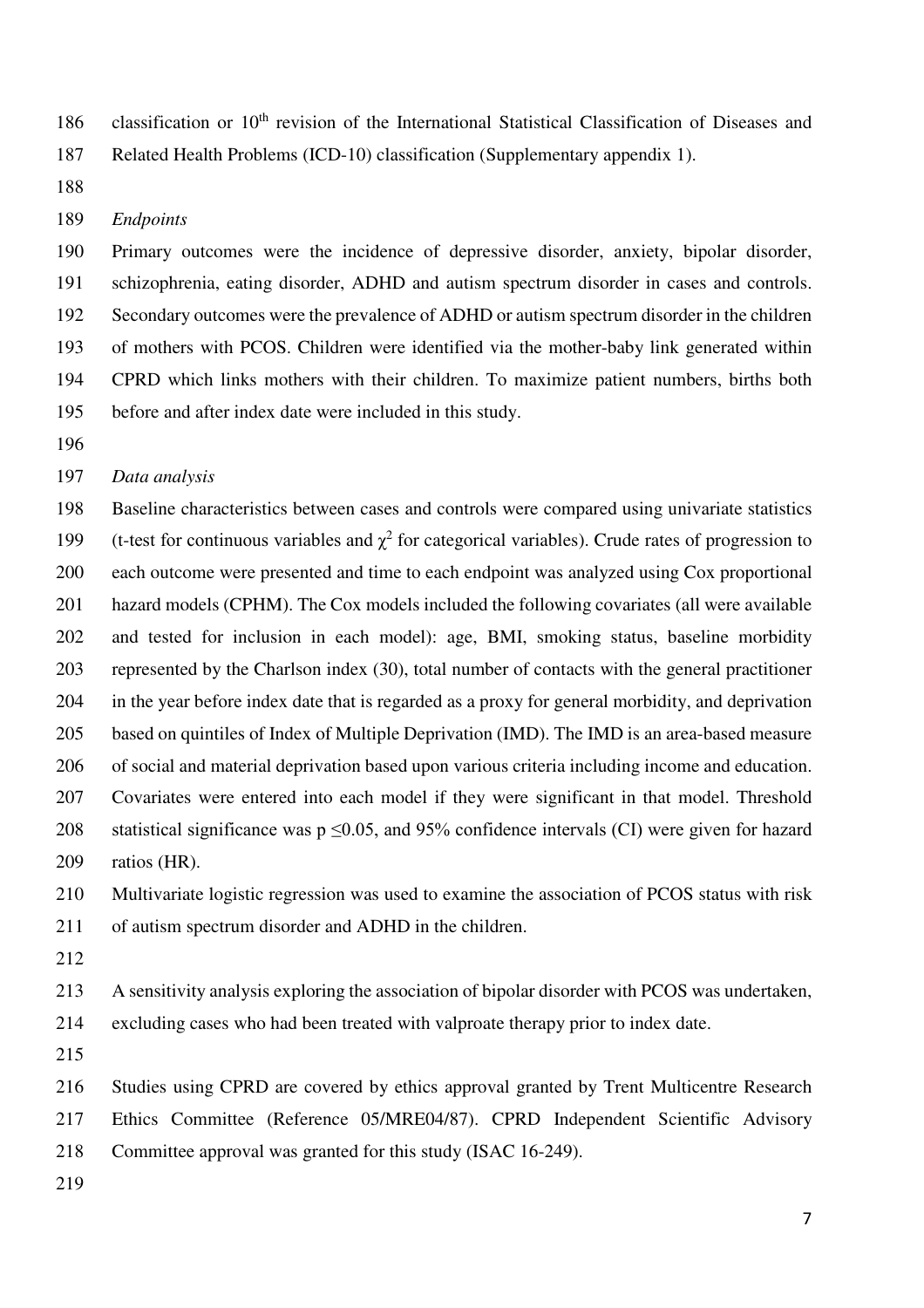220 **Results**

 $\frac{221}{222}$ 

222 89,732 patients with PCOS were initially identified. After application of the 223 inclusion/exclusion criteria, 16,986 patients remained eligible for matching with control 224 subjects(figure 1). 16,938 (99.7%) and 16,355 (96.3%) patients could be matched with controls 225 for control sets 1 and 2 respectively.

226

## 227 *Baseline characteristics*

228 The baseline characteristics of patients with PCOS and controls are shown in tables 1 and 2 229 respectively for control sets 1 and 2. For control set 1, median follow-up was 3.87 years 230 (interquartile range (IQR) 1.80-7.25) for cases and 2.81 years (IQR 1.20-5.80) for controls. For 231 control set 2, median follow-up was 3.88 years (IQR 1.81-7.26) for cases and 3.07 years (IQR 232 1.32-6.70) for controls. In both control sets, there were significant differences between cases 233 and controls. Patients with PCOS had increased primary care contacts in the year prior to index 234 date (median 6.0 contacts versus 4.0 for both control sets), and an increased proportion of 235 patients classified with extreme obesity (6.7% vs 3.9% in control set 1 and 6.3% vs 3.8% in 236 control set 2). In addition, there were significant differences in smoking status, alcohol history 237 and systolic and diastolic blood pressure.

238

## 239 *Prevalence of mental health disorders*

240 In control set 1, 3,912 (23.1%) patients with PCOS had previously been diagnosed with 241 depression compared to 3,272 (19.32%) of controls (p<0.00001) (Supplementary appendix 242 2). A prior diagnosis of anxiety was also higher in patients with PCOS (n=1,956, 11.55%) 243 compared to controls (n=1,579, 9.32%) (p<0.00001). There was also a significant increase in 244 the recorded diagnosis of bipolar disorder (PCOS 535 (3.16%) vs 384 (1.45%) controls, 245 p<0.00001). Prior diagnosis of eating disorder for patients with PCOS was higher (n=262, 246 1.55%) than controls (n=175, 1.03%) (p=0.00003). In the sensitivity analysis excluding pairs 247 of cases and controls where either had been treated with valproate therapy prior to index date, 248 the rate of bipolar disorder remained significantly greater for patients with PCOS (526

249 (3.14%) versus 375 (1.45%); p <0.00001).

250

251 There were no significant differences in the prevalence of schizophrenia, autism spectrum 252 disorder or ADHD between cases and controls (Supplementary appendix 2).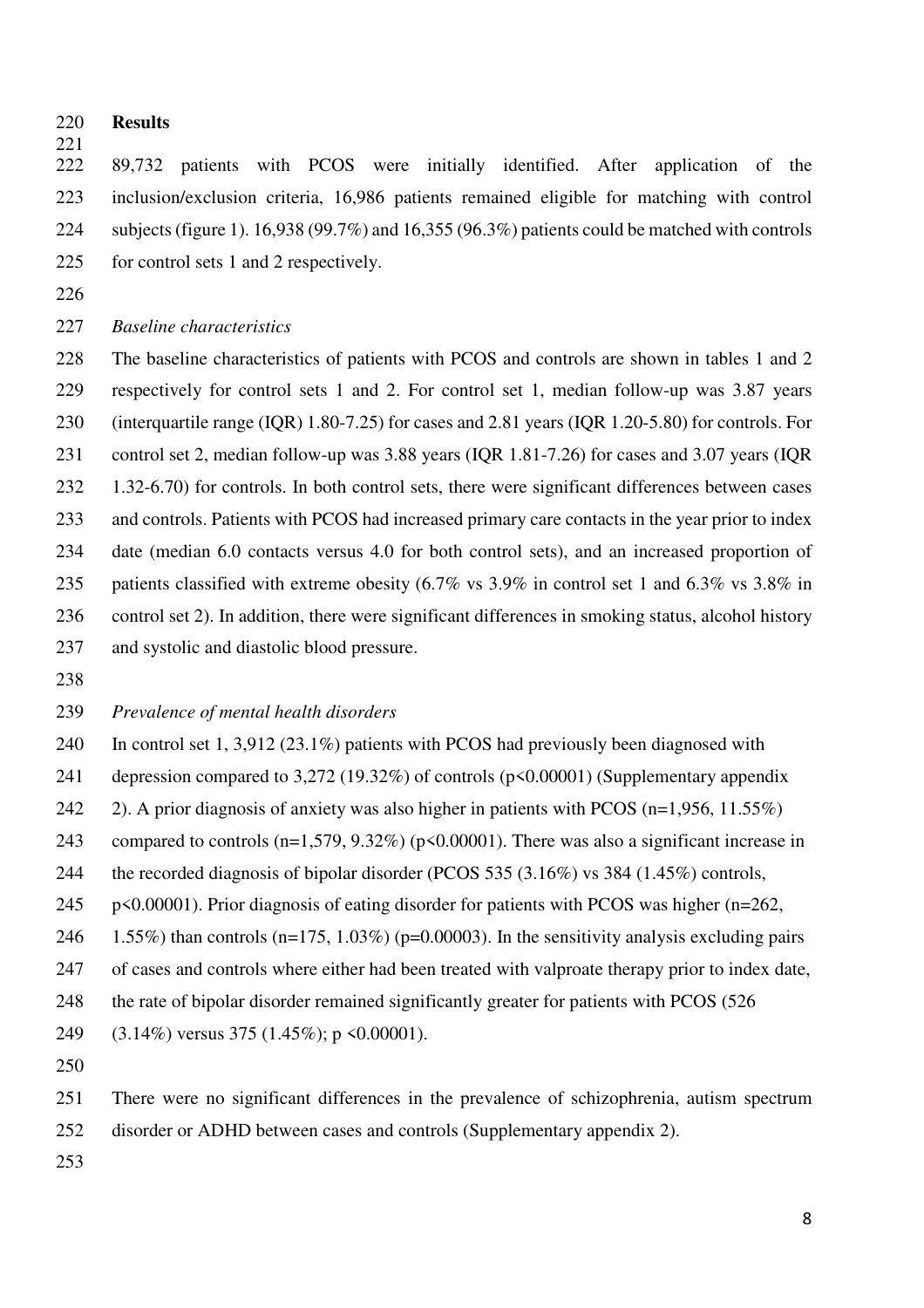## 254 *Incidence of mental health disorders*

- 255 For control set 1 the rate of depression following index date was 42.62 per 1,000 patient years 256 (pky) for patients with PCOS compared with 34.46 pky for controls. The respective figures for 257 anxiety, bipolar disorder and eating disorder were 21.99 pky versus 17.61 pky, 4.83 pky versus 258 3.64 pky, and 7.57 pky versus 4.36 pky (Table 3). For control set 2 the rates were 41.66 pky 259 versus 26.66 pky for depression, 21.33 pky versus 12.64 pky for anxiety, 4.42 pky versus 2.48 260 pky for bipolar disorder, and 7.40 pky versus 3.95 pky for eating diosorder.
- 261
- 262

## 263 *Hazard ratios for mental health disorders*

264 Time to event for depression and anxiety for both control sets are shown in the Kaplan-Meier 265 curves in figure 2. After adjusting for demographic and morbidity indicators in the Cox 266 proportional hazards model, the hazard ratios for patients with PCOS compared to controls in 267 control set 1 were 1.26 (95% CI 1.19-1.32) for depression, 1.20 (95% CI 1.11-1.29) for anxiety, 268 1.21 (95% CI 1.03 – 1.42) for bipolar disorder and 1.37 (95% CI 1.05-1.81) for eating disorder. 269 For control set 2 the hazard ratios were 1.38 (95% CI 1.30-1.45) for depression, 1.39 (95% CI 270 1.29-1.51) for anxiety and 1.54 (95% CI 1.16-2.05) for eating disorder. Due to model violations 271 it was not possible to calculate the hazard ratio for bipolar disorder (Table 3).

272

273 In the sensitivity analysis excluding cases who had been treated with valproate therapy prior to 274 index date the HR for cases to controls for bipolar disorder was 1.21 (95% CI 1.03-1.42) for 275 control set 1 and 1.45 (95% CI 1.21-1.73) for control set 2.

276

## 277 *ADHD and Autism Spectrum Disorder in children of patients with PCOS*

278 In control set 1 there were 8,962 children born to patients with PCOS compared to 8,885 born 279 to the controls. The respective rate of ADHD was 4.81 pky versus 3.32 pky with an odds ratio 280 of 1.64 (95% CI 1.16-2.33). The rate of ASD was 5.82 pky versus 3.92 pky; odds ratio 1.54 281 (95% CI 1.12-2.11). In control set 2, there were 8,695 births to women with PCOS and 8,973 282 to controls. The rate of ADHD was 6.00 pky versus 3.54 pky; odds ratio  $1.75$  ( $1.27 - 2.46$ ) and 283 the rate of ASD was 4.44 pky versus 3.90 pky; odds ratio 1.34 (95% CI 0.96-1.89) (Table 4). 284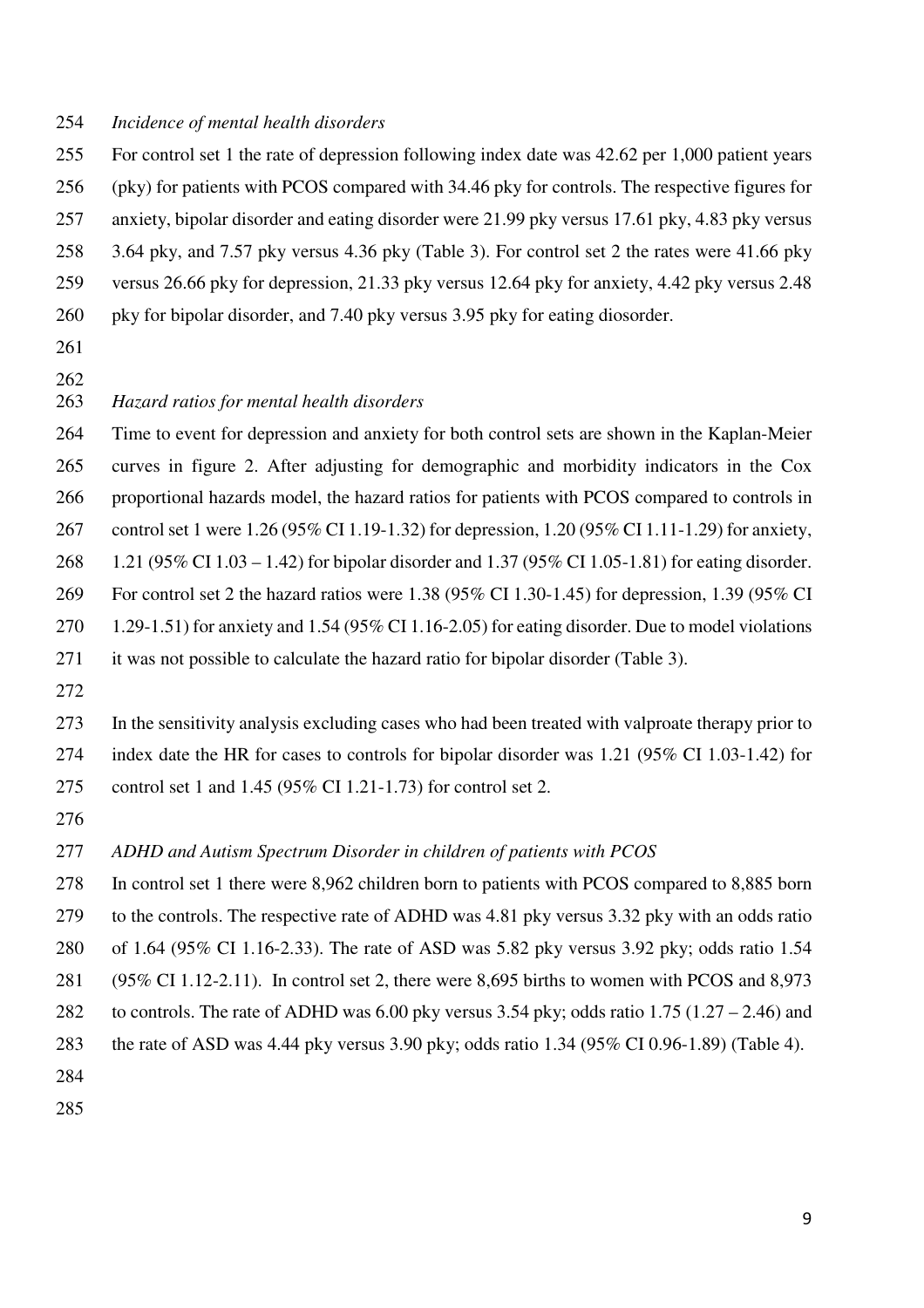#### 286 **Discussion**

287 In this large retrospective database analysis we have reported a significantly increased 288 prevalence of depression, anxiety, bipolar disorder and eating disorder at the time of diagnosis 289 with PCOS compared to matched controls. There was no difference in rates of clinically 290 recorded ASD, ADHD or schizophrenia, though the background rate of these conditions 291 resulted in the study being under-powered for these conditions. The incidence of these 292 conditions following index date was also increased for patients with PCOS. In addition, we 293 have reported increased rates of ASD and ADHD in the children of women with PCOS 294 compared with controls.

295

296 Our findings of an increased prevalence of depression and anxiety in women with PCOS are 297 consistent with a number of cross-sectional studies using screening tools such as the Beck 298 Depression/Anxiety Inventory or the Hospital Anxiety and Depression Scale (HADS). This 299 risk is maintained even when only moderate-to-severe symptoms are considered and when the 300 diagnosis is made by a psychiatrist (31, 32). We also observed an increased incidence of 301 depression and anxiety when we matched patients and controls for a prior history of mental 302 health disorder. Similarly increased risks of developing depression and anxiety with time have 303 been found in Taiwanese (17) and Australian (33) patients with PCOS.

304

305 A number of potential mechanisms may be in operation. Obesity, which is itself associated 306 with depression and anxiety (9, 10), is a common co-morbidity in women with PCOS and could 307 explain some of this risk. However, in a systematic review and meta-analysis of cross-sectional 308 studies (32), the increased odds of depressive and anxiety symptoms persisted even when 309 subjects with PCOS were matched on BMI with controls, indicating that factors other than 310 obesity must be contributing. Hyperandrogenism is a hallmark of PCOS and may lead to the 311 emotionally distressing symptoms of hirsutism and acne. High patient-rated Ferriman-Gallwey 312 scores, as a measure of hirsutism, have been associated with higher HADS depression and 313 anxiety scores in women presenting to dermatology clinics for hair removal (34). Ferriman-314 Gallwey scores were also increased in PCOS subjects with anxiety and depression symptoms, 315 and free testosterone levels were higher in women with PCOS and anxiety compared to those 316 with no anxiety (32). However, the relationship between androgen levels and affective 317 symptoms may not be so clear-cut since others have shown an association of *lower* testosterone 318 and androgen metabolite concentrations with worse self-reported depression symptoms in 319 women with PCOS (35). Increased changes in testosterone concentrations across the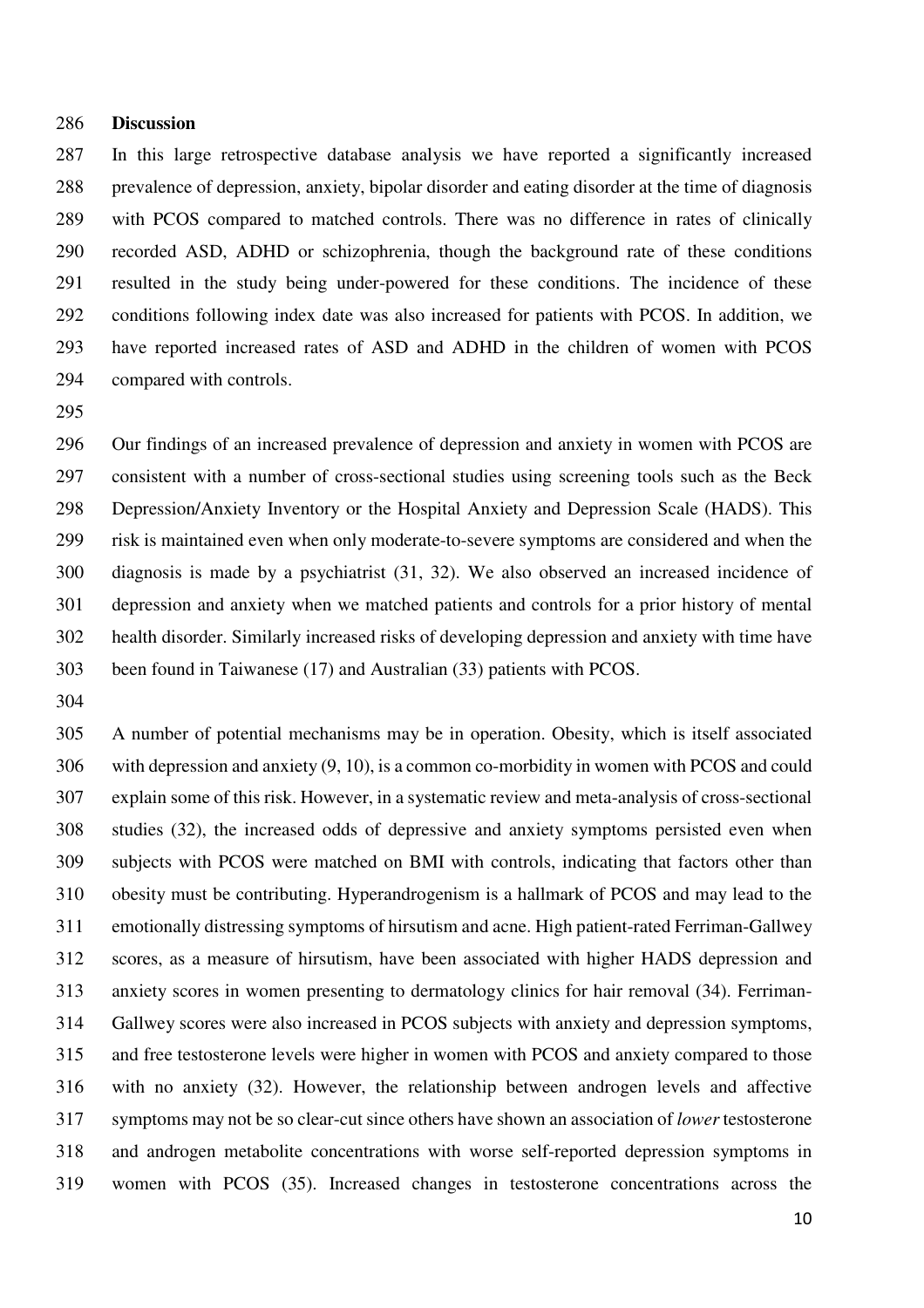320 perimenopause have also been associated with depression (36, 37). Fertility may be another 321 major concern for women with PCOS, although depression and anxiety scores remain higher 322 than controls in studies where this has been accounted for (32, 38). Of interest, insulin 323 resistance has also been proposed as a potential mechanism by which depression and anxiety 324 might be increased in PCOS. Insulin resistance, a characteristic of both lean and overweight 325 patients with PCOS, shows a bidirectional relationship with depression in the general 326 population (39) whilst in a recent study of PCOS subjects, insulin resistance was associated 327 with depression risk independently of age, BMI, ethnicity and exercise (40).

328

329 In contrast to depression and anxiety, only a few studies have examined the risk of other 330 psychiatric disorders in women with PCOS. However, two population-based studies have 331 shown that the risk of mental health disorders in PCOS may be broader than previously 332 recognized, with increased odds of bipolar disorder, schizophrenia, personality disorders, 333 autism spectrum disorder, bulimia and tics, in addition to depression and anxiety (17, 41). 334 Whilst we were underpowered to show an effect of PCOS on autism spectrum disorder, ADHD 335 and schizophrenia, we did confirm an increased prevalence and incidence of bipolar disorder 336 compared to matched controls. Valproate therapy could, at least in part, explain this association 337 since symptoms compatible with PCOS have been reported in women treated for bipolar 338 disorder with valproate (42). However, other studies have shown that symptoms pre-date 339 treatment (43). Furthermore, in keeping with another registry study (41) we found that this 340 association, although slightly attenuated, persisted when excluding subjects treated with 341 valproate before diagnosis. The prevalence and incidence of eating disorder was also higher in 342 patients with PCOS. This is in keeping with other studies (19, 20), which have shown an 343 association of binge-eating with menstrual dysfunction (44), and a higher rate of eating 344 disorders in women with PCOS especially in the presence of concurrent anxiety (20).

345

346 Since the intra-uterine environment is known to be important in regulating child 347 neurodevelopment, we were also keen to examine the effect of maternal PCOS status (and 348 potential hyperandrogenism) on the risk of neurodevelopmental disorders in their children. Our 349 linkage analysis found an increased risk of a recorded diagnosis of ASD and ADHD in children 350 born to mothers with PCOS. This is in agreement with the observations of Kosidou *et al* (25, 351 45), who reported respectively increased risks of 59% and 42%, of a similar magnitude to our 352 data. They have recently extended their observations in relation to ASD to report an increased 353 risk in mothers with a diagnosis of hirsutism (46). These data support the view that increased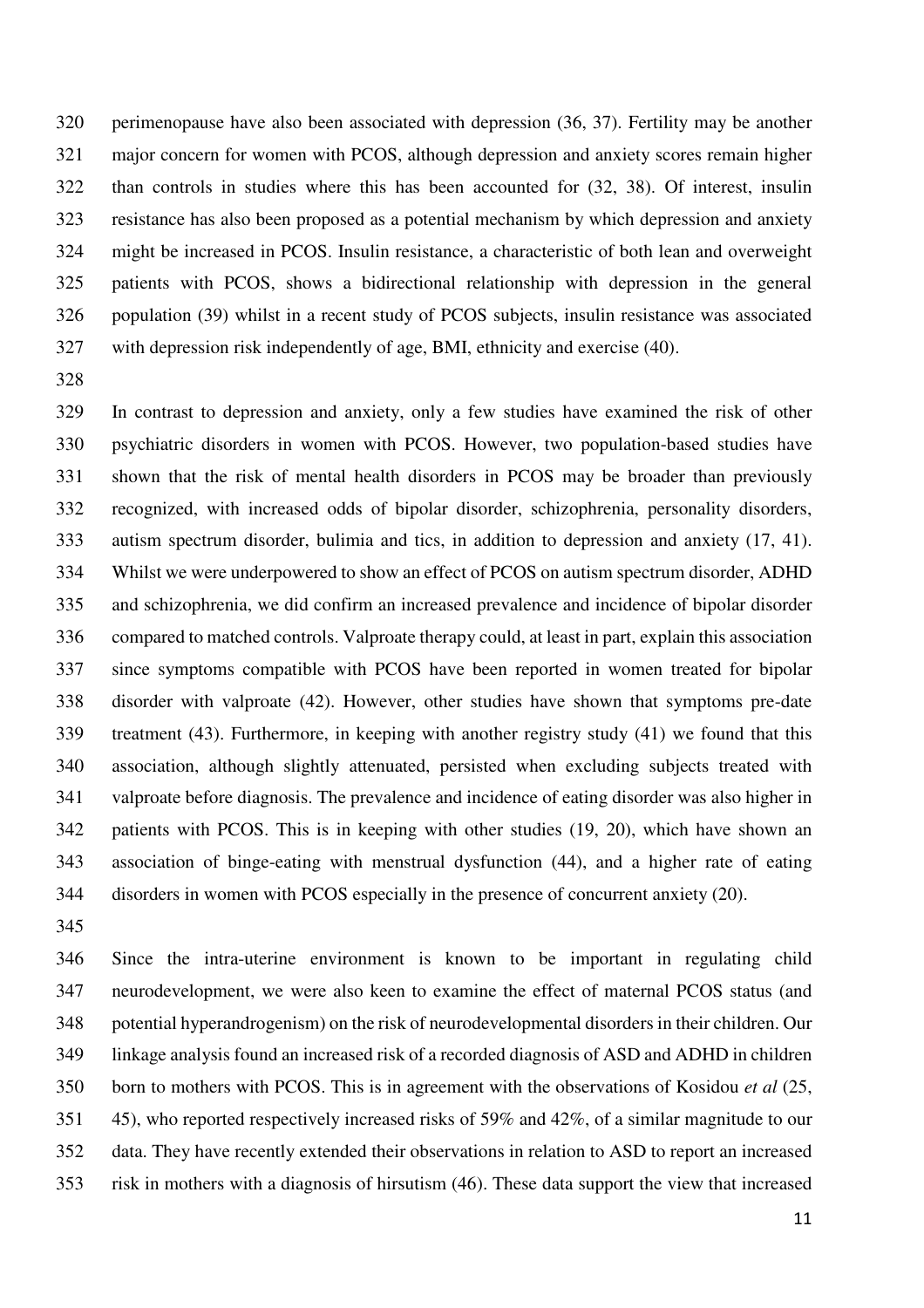354 exposure to androgens *in utero* might adversely influence brain development. Indeed, intra-355 amniotic Δ4 sex-steroid levels, including testosterone and androstenedione, were found to be 356 higher in mothers of children who subsequently developed ASD than those who did not (47). 357 PCOS might expose the developing fetus to excess androgens since women with PCOS show 358 increased circulating androgen levels during gestation and have greater placental androgenic 359 capacity (48-50). Prenatal androgen exposure might increase ASD and ADHD risk through 360 effects on dendritic morphology, neuronal density, abnormal synapse function and morphology 361 (51, 52). In this regard, our recent findings of altered white matter microstructure in women 362 with PCOS, notably in androgen-sensitive areas such as the corpus callosum (27), are 363 intriguing and merit further investigation. Maternal androgen excess might also predispose to 364 anxiety in the children of mothers with PCOS: in a rodent model, prenatal androgen exposure 365 resulted in increased anxiety-like behavior in offspring, mediated via androgen receptor 366 activation in the amygdala and accompanied by changes in serotonergic and GABAergic genes 367 in the amygdala and hippocampus (53).

368

369 Whilst environmental influences such as androgen exposure may go some way to explaining 370 the effects of PCOS on mental health risk, other explanations for these findings also merit 371 consideration. In a nationwide Swedish registry study, Cesta *et al* found a higher risk for a 372 range of psychiatric disorders not only in PCOS subjects but also in their siblings (41). 373 Endocrine disturbances could account for these findings since nearly 50% of sisters of women 374 with PCOS are hyperandrogenic (54) whilst their brothers also have alterations in gonadotropin 375 and steroidogenic hormone secretion (55). Alternatively, shared familial factors between 376 PCOS and psychiatric disorders may exist, including a common genetic predisposition as well 377 as shared psychosocial factors in childhood.

378

379 Our study has a number of strengths, especially the large, population-based sample and 380 adjustment for a number of potential confounders. However, our study also has limitations. As 381 with all database studies, there is the possibility of confounding and bias that should be 382 considered when interpreting these results. Patients with PCOS had significantly increased 383 primary care contacts in the 12 months prior to baseline (6 versus 4 in both control sets). This 384 may be due to consultations relating to symptoms and investigations relevant to the PCOS 385 diagnosis, but they may also relate to the prevalence of other conditions which may be 386 associated with other health-related morbidities.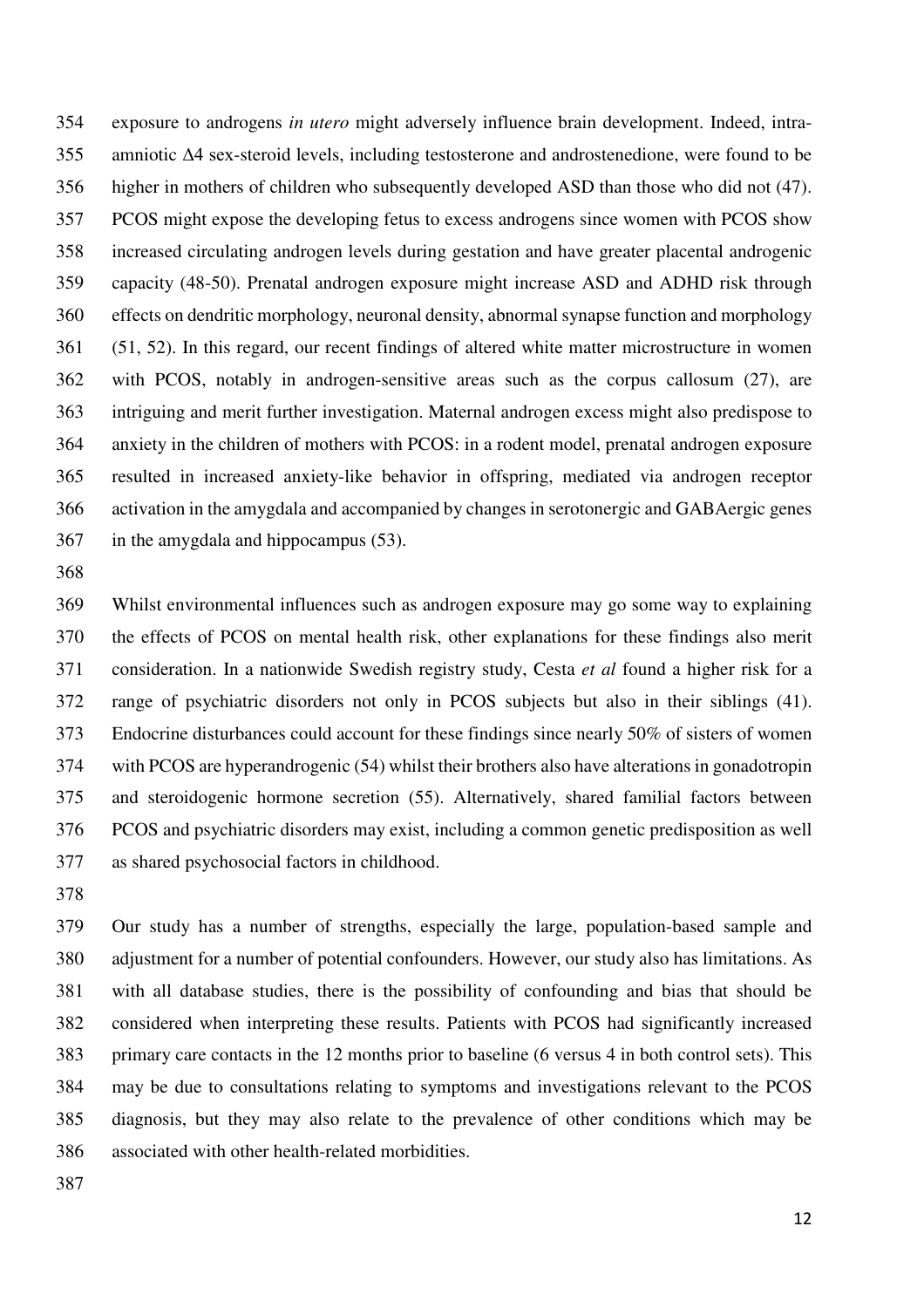388 Observation bias may also be a factor in these results, as patients with increased contacts with 389 health professionals necessitated by the presence of a condition such as PCOS have increased 390 chance of other conditions such as depression and anxiety being diagnosed and recorded within 391 the dataset. We deliberately used a broad range of codes to determine depression and anxiety 392 as there is evidence that over the study time period there has been a shift in primary care such 393 that the recording of clinical diagnoses of depression has reduced whilst the recording of 394 depressive symptoms has increased. Overall, however, the combined rate for the incidence of 395 diagnoses and symptoms has remained relatively stable (56). It is possible, however, that some 396 symptom terms such as 'Feeling depressed' may be less indicative of clinically relevant 397 depression than diagnosis terms such as 'Chronic depression'. Whilst there may be some 398 ambiguity surrounding depression and anxiety this is less likely for bipolar disorder which was 399 increased in the population with PCOS compared with controls.

400

401 There was significant missing data in this study. Body mass index was not available for over 402 50% of cases although obesity is known to be associated with depression and anxiety (9, 10) 403 and also with PCOS. To compensate for this we modelled BMI as a categorical variable with 404 missing included as a category, but it should be considered that different levels of BMI within 405 the 'missing' category could partially explain some of the observed results in this study.

406

407 In conclusion, our study confirms that women with PCOS are at increased risk of being 408 diagnosed with depression, anxiety, bipolar disorder and eating disorder, and that their children 409 are at increased risk of a diagnosis of autism spectrum disorder and ADHD. Our data support 410 international guidelines which recommend screening for mental health disorders as part of the 411 comprehensive clinical care for women with this condition (57, 58). Further research is critical 412 in understanding the mechanisms by which these risks arise in order to optimise interventions 413 to reduce psychiatric morbidity.

- 414
- 415
- 416
- 417

#### 418 **References**

419 1. Rees DA, Jenkins-Jones S, Morgan CL. Contemporary reproductive outcomes for patients 420 with Polycystic Ovary Syndrome: a retrospective, observational study. J Clin Endocrinol 421 Metab 2016; 101(4):1664-72.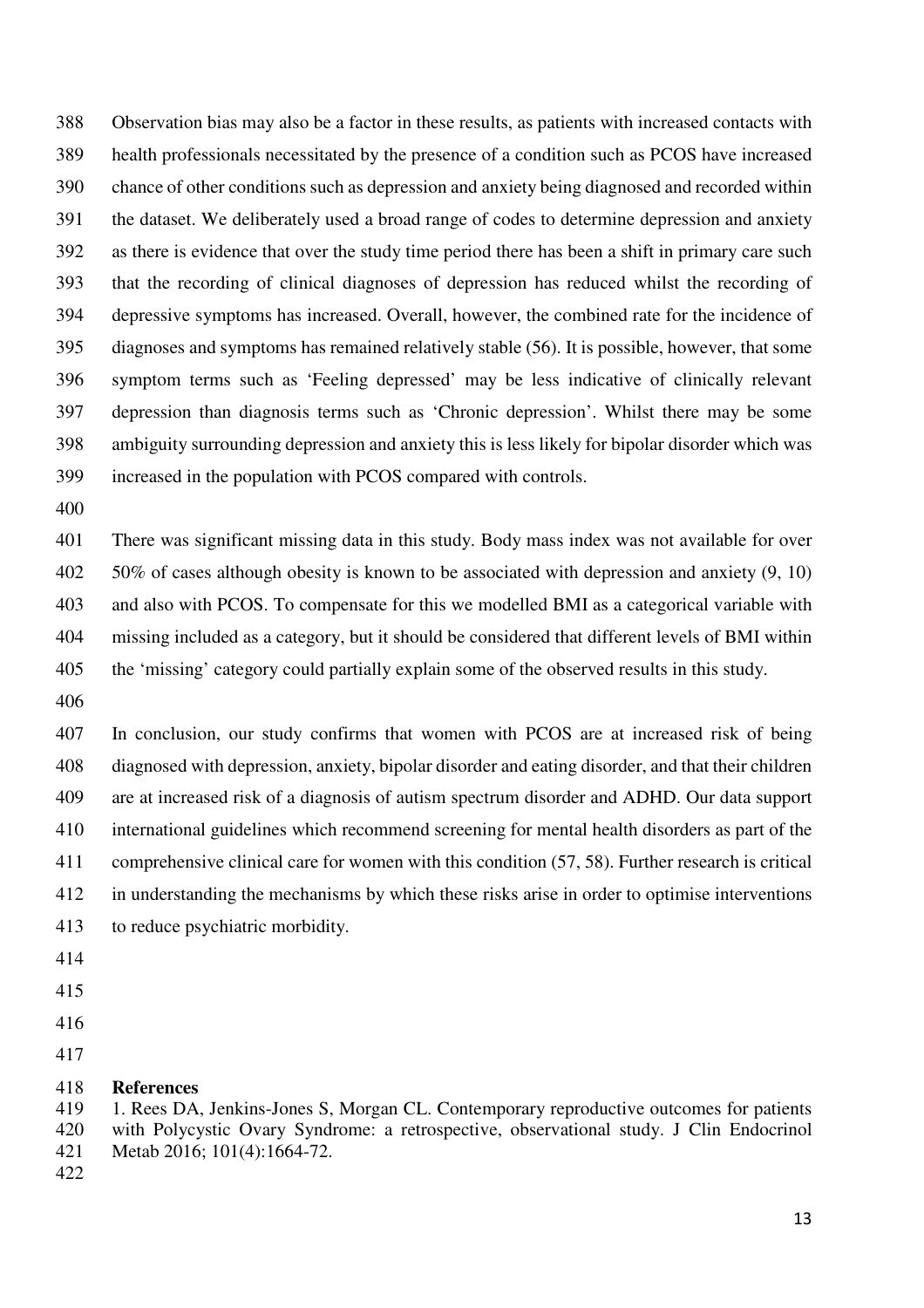- 423 2. Morgan CL, Jenkins-Jones S, Currie CJ, Rees DA. Evaluation of adverse outcome in young 424 women with polycystic ovary syndrome versus matched, reference controls: a retrospective observational study. J Clin Endocrinol Metab 2012;97(9):3251-60.
- 425 observational study. J Clin Endocrinol Metab 2012;97(9):3251-60.
- 426<br>427
- 427 3. Sonino N, Fava GA, Mani E, Belluardo P, Boscaro M. Quality of life of hirsute women. Postgrad Med J 1993;69:186-189.
- 
- 429<br>430 4. Mallon E, Newton JN, Klassen A, Stewart-Brown SL, Ryan TJ, Finlay AY. The quality of 431 life in acne: a comparison with general medical conditions using generic questionnaires. Br J<br>432 Dermatol 1999;140(4):672-6. Dermatol 1999;140(4):672-6.
- 
- 433<br>434 434 5. Veltman-Verhulst SM, Boivin J, Eijkemans MJ, Fauser BJ. Emotional distress is a common 435 risk in women with polycystic ovary syndrome: a systematic review and meta-analysis of 28 436 studies. Hum Reprod Update 2012; 18(6):638-51.
- 437<br>438 438 6. Barry JA, Kuczmierczyk AR, Hardiman PJ. Anxiety and depression in polycystic ovary 439 syndrome: a systematic review and meta-analysis. Hum Reprod 2011;26(9):2442-51. 440
- 441 7. Dokras A, Clifton S, Futterweit RW, Wild R. Increased risk for abnormal depression scores 442 in women with polycystic ovary syndrome: a systematic review and meta-analysis. Obstet 443 Gynecol 2011;117(1):145-52.
- 444
- 445 8. Dokras A, Clifton S, Futterweit W, Wild R. Increased prevalence of anxiety symptoms in 446 women with polycystic ovary syndrome: systematic review and meta-analysis. Fertil Steril.<br>447 2012;97(1):225-30 doi:10.1016/j.fertnstert.2011.10.022. 447 2012;97(1):225-30 doi:10.1016/j.fertnstert.2011.10.022.
- 448
- 449 9. Acmaz G, Albayrak E, Acmaz B, Baser M, Soyak M, et al (2013). Level of anxiety, 450 depression, self-esteem, social anxiety, and quality of life among the women with polycystic 451 ovary syndrome. Scientific World Journal 2013:851815.
- 452
- 453 10. Dawes AJ, Maggard-Gibbons M, Maher AR, Booth MJ, Miake-Lye I, Beroes JM, Shekelle 454 PG. Mental health conditions among patients undergoing bariatric surgery: a meta-analysis.<br>455 JAMA 2016:315(2):150-63. JAMA 2016:315(2):150-63.
- 456
- 457 11. Burke NL, Storch EA. A meta-analysis of weight status and anxiety in children and 458 adolescents. J Dev Behav Pediatr 2015;36(3):133-45.
- 459<br>460 12. Jokela M, Hamer M, Singh-Manoux A, Batty GD, Kivimäki M. Association of 461 metabolically healthy obesity with depressive symptoms: pooled analysis of eight studies. Mol 462 Psychiatry 2014;19(8):910-4.
- 463
- 464 13. Xu Q, Anderson D, Lurie-Beck J. The relationship between abdominal obesity and 465 depression in the general population: a systematic review and meta-analysis. Obes Res Clin 466 Pract 2011; 5(4):e267-360.
- 467
- 468 14. De Wit L, Luppino F, van Straten A, Penninx B, Zitman F, Cuijpers P. Depression and 469 obesity: a meta-analysis of community-based studies. Psychiatry Res 2010; 178(2):230-5.
- 470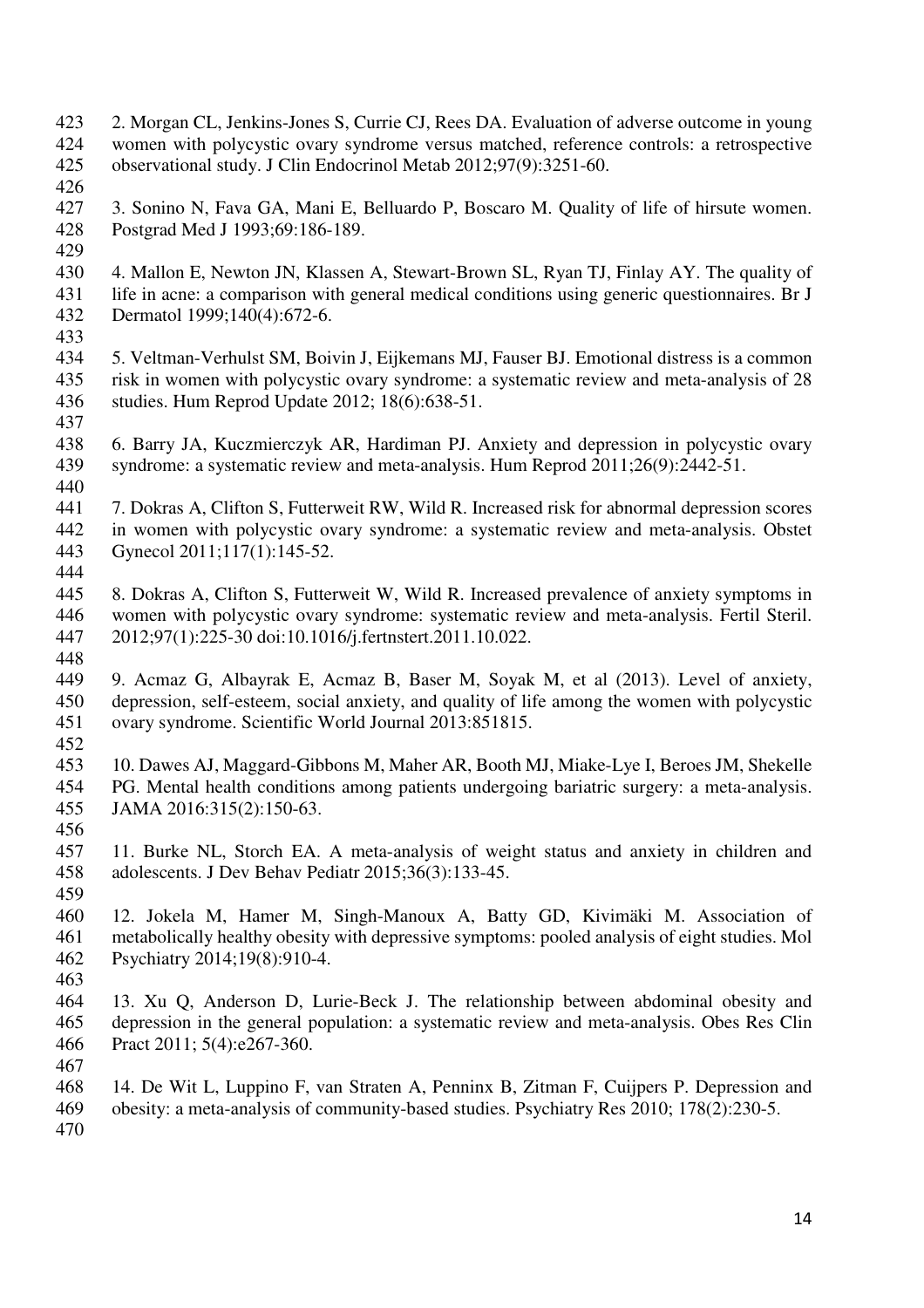- 471 15. Luppino FS, de Wit LM, Bouvy PF, Stijnen T, Cuijpers P, Penninx BW, Zitman FG.<br>472 Overweight, obesity, and depression: a systematic review and meta-analysis of longitudinal 472 Overweight, obesity, and depression: a systematic review and meta-analysis of longitudinal studies. Arch Gen Psychiatry 2010;67(3):220-9. studies. Arch Gen Psychiatry 2010;67(3):220-9.
- 474 475 16. Blaine B. Does depression cause obesity?: A meta-analysis of longitudinal studies of depression and weight control. J Health Psychol 2008:13(8):1190-7. depression and weight control. J Health Psychol 2008:13(8):1190-7.
- 477
- 17. Markham JA. Sex steroids and schizophrenia. Rev Endocr Metab Disord. 2012;13(3):187-479 207.
- 480
- 18. Hung JH, Hu LY, Tsai SJ, Yang AC, Huang MW, Chen PM, Wang SL, Lu T, Shen CC.<br>482 Risk of psychiatric disorders following polycystic ovary syndrome: a nationwide population-Risk of psychiatric disorders following polycystic ovary syndrome: a nationwide population-483 based cohort study. PLoS One 2014;9(5):e97041.
- 484<br>485 485 19. Annagür BB, Kerimoglu ÖS, Tazeqül A, Gündüz Ş, Gençoglu BB. Psychiatric comorbidity 486 in women with polycystic ovary syndrome. J Obstet Gynaecol Res 2015;41(8):1229-33.
- 487<br>488 488 20. Lee I, Cooney LG, Saini S, Smith ME, Sammel MD, Allison KC, Dokras A. Increased risk 489 of disordered eating in polycystic ovary syndrome. Fertil Steril 2017; 107(3):796-802. 490
- 491 21. Mueller SC, Ng P, Sinaii N, Leschek EW, Green-Golan L, Van Ryzin C, Ernst M, Merke 492 DP. Psychiatric characterization of children with genetic causes of hyperandrogenism. Eur J<br>493 Endocrinol 2010;163(5):801-10. Endocrinol 2010;163(5):801-10.
- 
- 494<br>495 22. Nigg JT, Johnstone JM, Musser ED, Long HG, Willoughby MT, Shannon J. Attention-496 deficit/hyperactivity disorder (ADHD) and being overweight/obesity: New data and meta-497 analysis. Clin Psychol Rev 2016; 43:67-79.
- 498<br>499
- 23. Hines M. Early androgen influences on human neural and behavioral development. Early 500 Hum Dev 2008;84:805-807.
- 501
- 502 24. Rucklidge JJ. Gender differences in attention-deficit/hyperactivity disorder. Psychiatr Clin North Am 2010;33:357-373.
- 504
- 505 25. Baron-Cohen S, Lombardo MV, Auyeung B, Ashwin E, Chakrabarti B, Knickmeyer R. 506 Why are autism spectrum conditions more prevalent in males? PLoS Biol 2011;9:e1001081.
- 507<br>508 508 26. Hergüner S, Harmanaci H, Toy H. Attention deficit-hyperactivity disorder symptoms in 509 women with polycystic ovary syndrome. Int J Psych Med 2015;50(3):317-325.
- 510
- 511 27. Rees DA, Udiawar M, Berlot R, Jones DK, O'Sullivan MJ. White matter microstructure 512 and cognitive function in young women with polycystic ovary syndrome. J Clin Endocrinol 513 Metab 2016;101(1):314-323.
- 514
- 515 28. Kosidou K, Dalman C, Widman L, Arver S, Lee BK, Magnusson C, Gardner RM. Maternal 516 polycystic ovary syndrome and the risk of autism spectrum disorders in the children: a 517 population-based nationwide study in Sweden. Mol Psychiatry 2015 doi: 518 10.1038/mp.2015.183 [EPub ahead of print].
- 519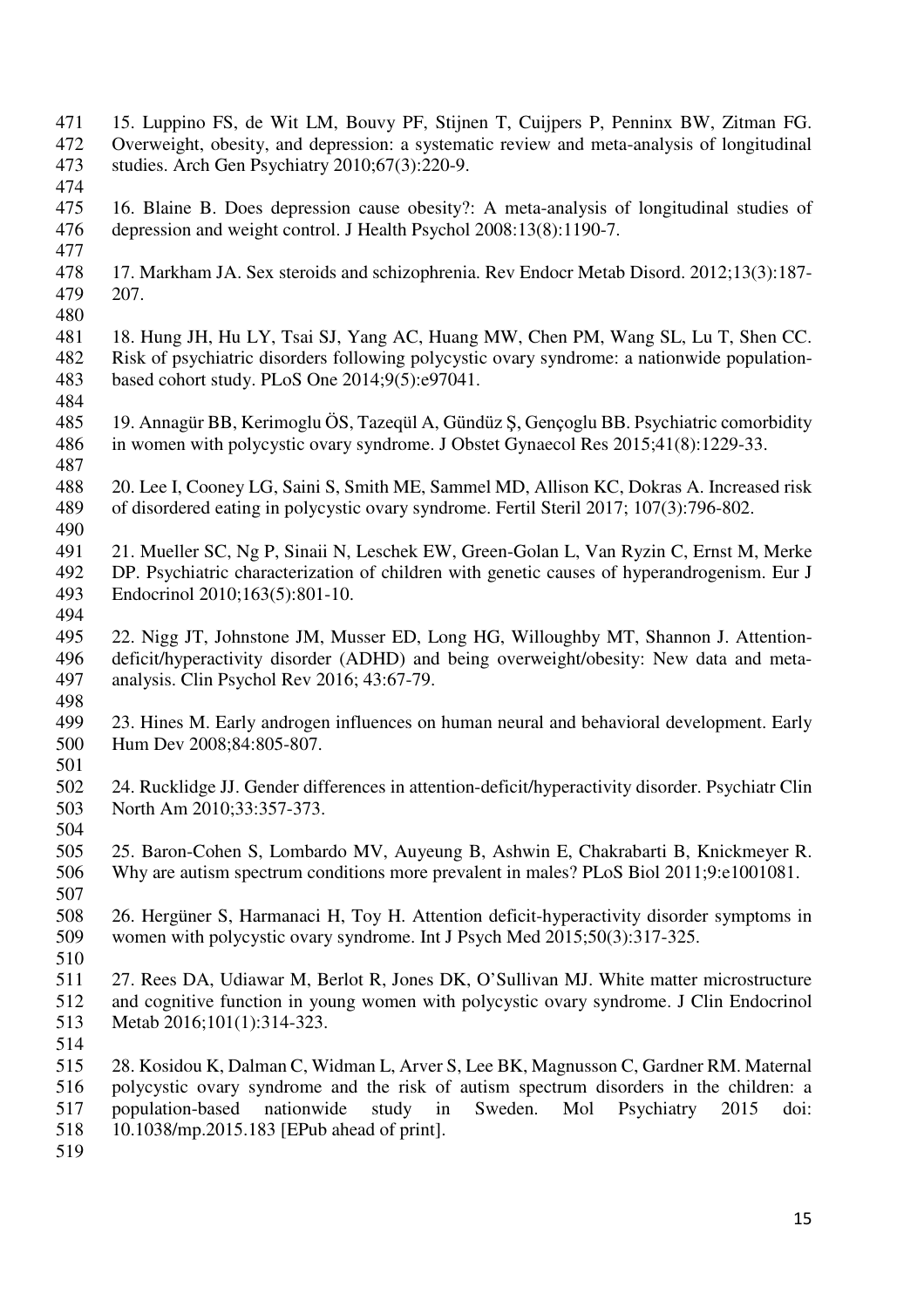- 520 29. Herrett E, Gallagher AM, Bhaskaran K, Forbes H, Mathur R, van Staa T, Smeeth L. Data<br>521 Resource Profile: Clinical Practice Research Datalink (CPRD). Int J Epidemiol 2015;44:827-521 Resource Profile: Clinical Practice Research Datalink (CPRD). Int J Epidemiol 2015;44:827-
- 522 36.
- 523<br>524 524 30. Charlson ME, Pompei P, Ales KL, MacKenzie CR. A new method of classifying prognostic<br>525 comorbidity in longitudinal studies: development and validation. J Chron Dis 1987;40:373-525 comorbidity in longitudinal studies: development and validation. J Chron Dis 1987;40:373- 526 383.
- 527
- 528 31. Cooney LG, Dokras A. Depression and anxiety in polycystic ovary syndrome: etiology and<br>529 treatment. Curr Psychiatry Rep 2017;19:83 treatment. Curr Psychiatry Rep 2017;19:83 530
- 531 32. Cooney LG, Lee I, Samuel MD, Dokras A. High prevalence of moderate and severe 532 depressive and anxiety symptoms in polycystic ovary syndrome: a systematic review and meta-<br>533 analysis. Hum Reprod 2017a:32:1075-91. 533 analysis. Hum Reprod 2017a;32:1075-91.
- 534<br>535 535 33. Hart R, Doherty DA. The potential implications of a PCOS diagnosis on a woman's long-536 term health using data linkage. J Clin Endocrinol Metab 2015;100:911-9. 537
- 538 34. Ekback MP, Lindberg M, Benzein E, Arestedt K. Health-related quality of life, depression<br>539 and anxiety correlate with the degree of hirsutism. Dermatology 2013;227:278-84. and anxiety correlate with the degree of hirsutism. Dermatology 2013;227:278-84.
- 540 541 35. Jedel E, Gustafson D, Waern M, Sverrisdottir YB, Landén M, Janson PO, Labrie F, Ohlsson 542 C, Stener-Victorin E. Sex steroids, insulin sensitivity and sympathetic nerve activity in relation 543 to affective symptoms in women with polycystic ovary syndrome. Psychoneuroendocrinology<br>544 2011;36(10):1470-9. 544 2011;36(10):1470-9.
- 545
- 546 36. Milman LW, Sammel MD, Barnhart KT, Freeman EW, Dokras A. Higher serum total 547 testosterone levels correlate with increased risk of depressive symptoms in Caucasian women 548 through the entire menopausal transition. Psychoneuroendocrinology 2015;62:107-13. 549
- 550 37. Bromberger JT, Schott LL, Kravitz HM, Sowers M, Avis NE, Gold EB, Randolph JF Jr, 551 Matthews KA. Longitudinal change in reproductive hormones and depressive symptoms across<br>552 the menopausal transition: results from the Study of Women's Health Across the Nation the menopausal transition: results from the Study of Women's Health Across the Nation 553 (SWAN). Arch Gen Psychiatry 2010;67(6):598-607.
- 554
- 555 38. Shi X, Zhang L, Fu S, Li N. Co-involvement of psychological and neurological 556 abnormalities in infertility with polycystic ovarian syndrome. Arch Gynecol Obstet 557 2011;284:773-8. 558
- 559 39. Mezuk B, Eaton WW, Albrecht S, Golden SH. Depression and type 2 diabetes over the 560 lifespan: a meta-analysis. Diabetes Care 2008;31:383-90.
- 561 562 40. Greenwood EA, Pasch LA, Shinkai K, Cedars MI, Huddleston HG. Putative role for insulin 563 resistance in depression risk in polycystic ovary syndrome. Fertil Steril 2015;104:707-14.e1. 564
- 565 41. Cesta CE, Mansson M, Palm C, Lichtenstein P, Iliadou AN, Landen M. Polycystic ovary 566 syndrome and psychiatric disorders: co-morbidity and heritability in a nationwide Swedish
- 567 cohort. Psychoneuroendocrinology 2016;73:196-203.
- 568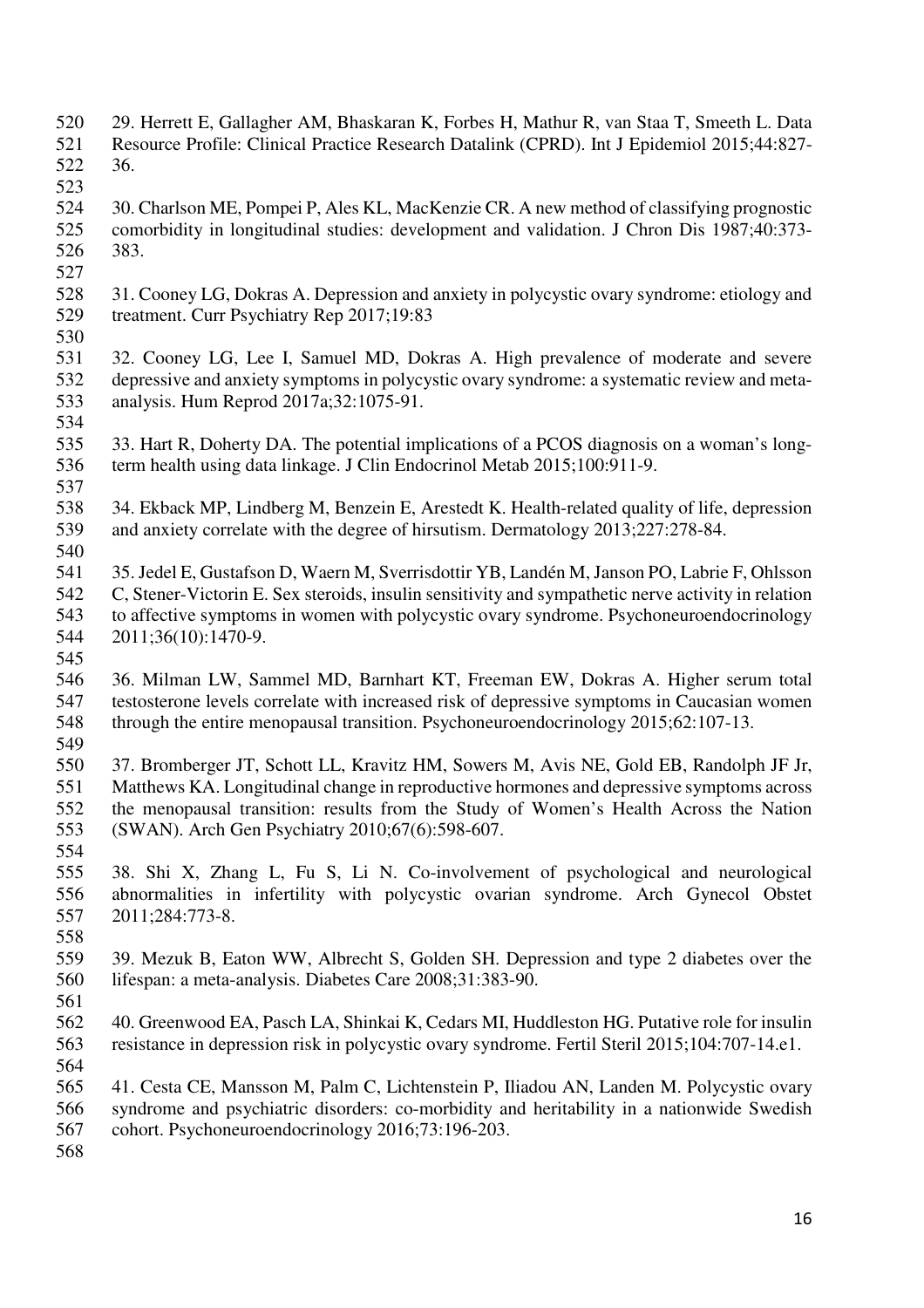- 569 42. Joffe H, Cohen LS, Suppes T, McLaughlin WL, Lavori P, Adams JM, Hwang CH, Hall JE, Sachs GS. Valproate is associated with new-onset oligoamenorrhoea with hyperandrogenism 570 Sachs GS. Valproate is associated with new-onset oligoamenorrhoea with hyperandrogenism<br>571 in women with bipolar disorder. Biol Psychiatry 2006;59:1078-1086. in women with bipolar disorder. Biol Psychiatry 2006;59:1078-1086.
- 572<br>573 573 43. Reynolds-May MF, Kenna HA, Marsh W, Stemmle PG, Wang P, Ketter TA, Ragson NL.<br>574 Evaluation of reproductive function in women treated for bipolar disorder compared to healthy 574 Evaluation of reproductive function in women treated for bipolar disorder compared to healthy<br>575 controls. Bipolar Disord 2014;16:37-47. controls. Bipolar Disord 2014;16:37-47.
- 576
- 577 44. Algars M, Huang L, Von Holle AF, Peat CM, Thornton LM, Lichtenstein P, Bulik CM.<br>578 Binge eating and menstrual dysfunction. J Psychosom Res 2014;76(1):19-22. 578 Binge eating and menstrual dysfunction. J Psychosom Res 2014;76(1):19-22. 579
- 580 45. Kosidou K, Dalman C, Widman L, Arver S, Lee BK, Magnusson C, Gardner RM. Maternal 581 polycystic ovary syndrome and risk for attention deficit/hyperactivity disorder in the offspring.<br>582 Biol Psychiatry 2017;82(9):651-659. 582 Biol Psychiatry 2017;82(9):651-659.
- 583 584 46. Lee BK, Arver S, Widman L, Gardner RM, Magnusson C, Dalman C, Kosidou K. Maternal 585 hirsutism and autism spectrum disorders in offspring. Autism Res 2017;10(9):1544-1546. 586
- 587 47. Baron-Cohen S, Auyeung B, Norgaard-Pedersen B, Hougaard D, Abdallah M, Melgaard 588 L,Cohen AS, Chakrabarti B, Ruta L, Lombardo MV. Elevated fetal steroidogenic activity in 589 autism. Mol Psychiatry 2015;20(3):369-76.
- 
- 590<br>591 591 48. Sir-Petermann T, Maliqueo M, Angel B, Lara HE, Perez-Bravo F, Recabarren SE. Maternal 592 serum androgens in pregnant women with polycystic ovary syndrome: possible implications in<br>593 prenatal androgenisation. Hum Reprod 2002;17:2573-2579. prenatal androgenisation. Hum Reprod 2002;17:2573-2579.
- 594
- 595 49. Maliqueo M, Lara HE, Sanchez F, Echiburu B, Crisosto N, Sir-Petermann T. Placental 596 steroidogensis in pregnant women with polycystic ovary syndrome. Eur J Obstet Gynecol 597 Reprod Biol 2013;166:151-155.
- 598

599 50. Maliqueo M, Sundström Poromaa I, Vanky E, Fornes R, Benrick A, Akerud H, Stridsklev 600 S, Labrie F, Jansson T, Stener-Victorin E. Placental STAT3 signaling is activated in women<br>601 with polycystic ovary syndrome. Hum Reprod 2015:30(3):692-700. with polycystic ovary syndrome. Hum Reprod 2015;30(3):692-700.

- 602
- 603 51. McCarthy MM, Arnold AP. Reframing sexual differentiation of the brain. Nat Neurosci 604 2011;14:677-683.
- 605

606 52. Olde Loohuis NF, Kole K, Glennon JC, Karel P, Van der Borg G, Van Gemert Y, Van den 607 Bosch D, Meinhardt J, Kos A, Shahabipour F, Tiesinga P, van Bokhoven H, Martens GJ, 608 Kaplan BB, Homberg JR, Aschrafi A. Elevated microRNA-181c and microRNA-30d levels in 609 the enlarged amygdala of the valproic acid rat model of autism. Neurobiol Dis 2015;80:42-53.

- 610
- 611 53. Hu M, Richard JE, Maliqueo M, Kokosar M, Fornes R, Benrick A, Jansson T, Ohlsson C, 612 Wu X, Skibicka KP, Stener-Victorin E. Maternal testosterone exposure increases anxiety-like 613 behavior and impacts the limbic system in the offspring. Proc Natl Acad Sci USA 614 2015;112(46):14348-53.
- 615

<sup>616 54.</sup> Legro RS, Driscoll D, Strauss  $3<sup>rd</sup>$  JF, Fox J, Dunaif A. Evidence for a genetic basis for 617 hyperandrogenemia in polycystic ovary syndrome. Proc Natl Acad Sci USA 1998;95:14956- 618 14960.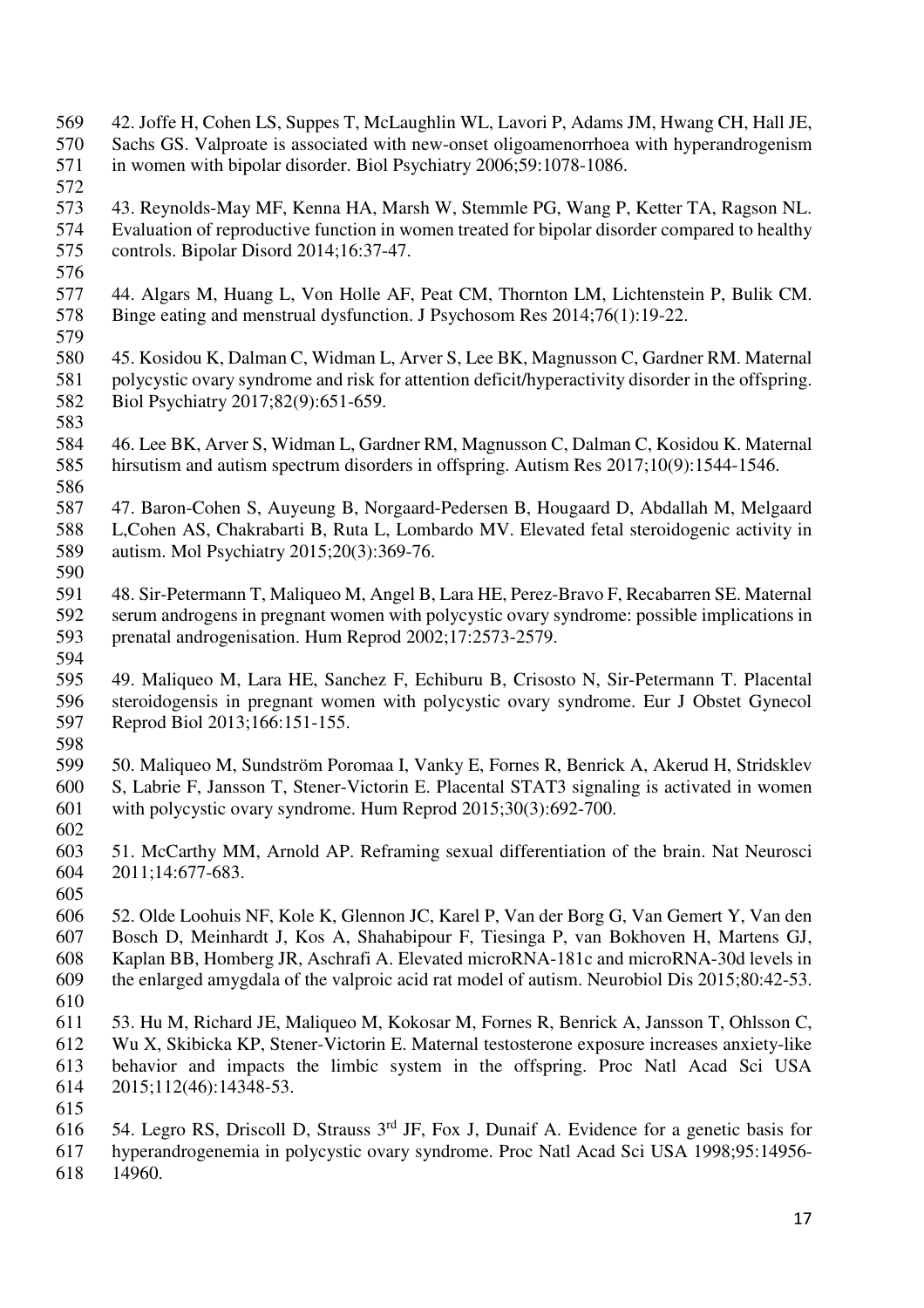| 619 |                                                                                                  |
|-----|--------------------------------------------------------------------------------------------------|
| 620 | 55. Liu DM, Torchen LC, Sung Y, Paprodis R, Legro RS, Grebe SK, Singh RJ, Taylor RL,             |
| 621 | Dunaif A. Evidence for gonadotrophin secretory and steroidogenic abnormalities in brothers       |
| 622 | of women with polycystic ovary syndrome. Hum Reprod 2014;29:2764-2772.                           |
|     |                                                                                                  |
| 623 |                                                                                                  |
| 624 | 56. Rait J, Walters K, Griffin M, Buszewicz M, Petersen I, Nazareth I. Recent trends in the      |
| 625 | incidence of recorded depression in primary care. Br J Psychiatry 2009;195(6):520-4.             |
| 626 |                                                                                                  |
| 627 | 57. Legro RS, Arslanian SA, Ehrmann DA, Hoeger KM, Murad MH, Pasquali R; Endocrine               |
| 628 | Society. Diagnosis and treatment of polycystic ovary syndrome: an Endocrine Society clinical     |
| 629 | practice guideline. J Clin Endocrinol Metab 2013;98(12):4565-92.                                 |
| 630 |                                                                                                  |
|     |                                                                                                  |
| 631 | 58. Teede HJ, Misso ML, Deeks AA, Moran LJ, Stuckey BG, Wong JL, Norman RJ, Costello             |
| 632 | MF; Guideline Development Groups. Assessment and management of polycystic ovary                  |
| 633 | syndrome: summary of an evidence-based guideline. Med J Aust 2011;195(6):S65-112.                |
| 634 |                                                                                                  |
| 635 |                                                                                                  |
| 636 |                                                                                                  |
| 637 |                                                                                                  |
| 638 |                                                                                                  |
| 639 |                                                                                                  |
| 640 |                                                                                                  |
| 641 |                                                                                                  |
| 642 |                                                                                                  |
| 643 |                                                                                                  |
|     |                                                                                                  |
| 644 |                                                                                                  |
| 645 |                                                                                                  |
| 646 |                                                                                                  |
| 647 |                                                                                                  |
| 648 |                                                                                                  |
| 649 |                                                                                                  |
| 650 |                                                                                                  |
| 651 |                                                                                                  |
| 652 |                                                                                                  |
| 653 |                                                                                                  |
| 654 |                                                                                                  |
| 655 |                                                                                                  |
| 656 |                                                                                                  |
| 657 |                                                                                                  |
|     |                                                                                                  |
| 658 |                                                                                                  |
| 659 |                                                                                                  |
| 660 |                                                                                                  |
| 661 |                                                                                                  |
| 662 |                                                                                                  |
| 663 |                                                                                                  |
| 664 | <b>Tables and figures</b>                                                                        |
| 665 |                                                                                                  |
| 666 | <b>Table 1</b> Baseline characteristics for women with PCOS and matched controls – control set 1 |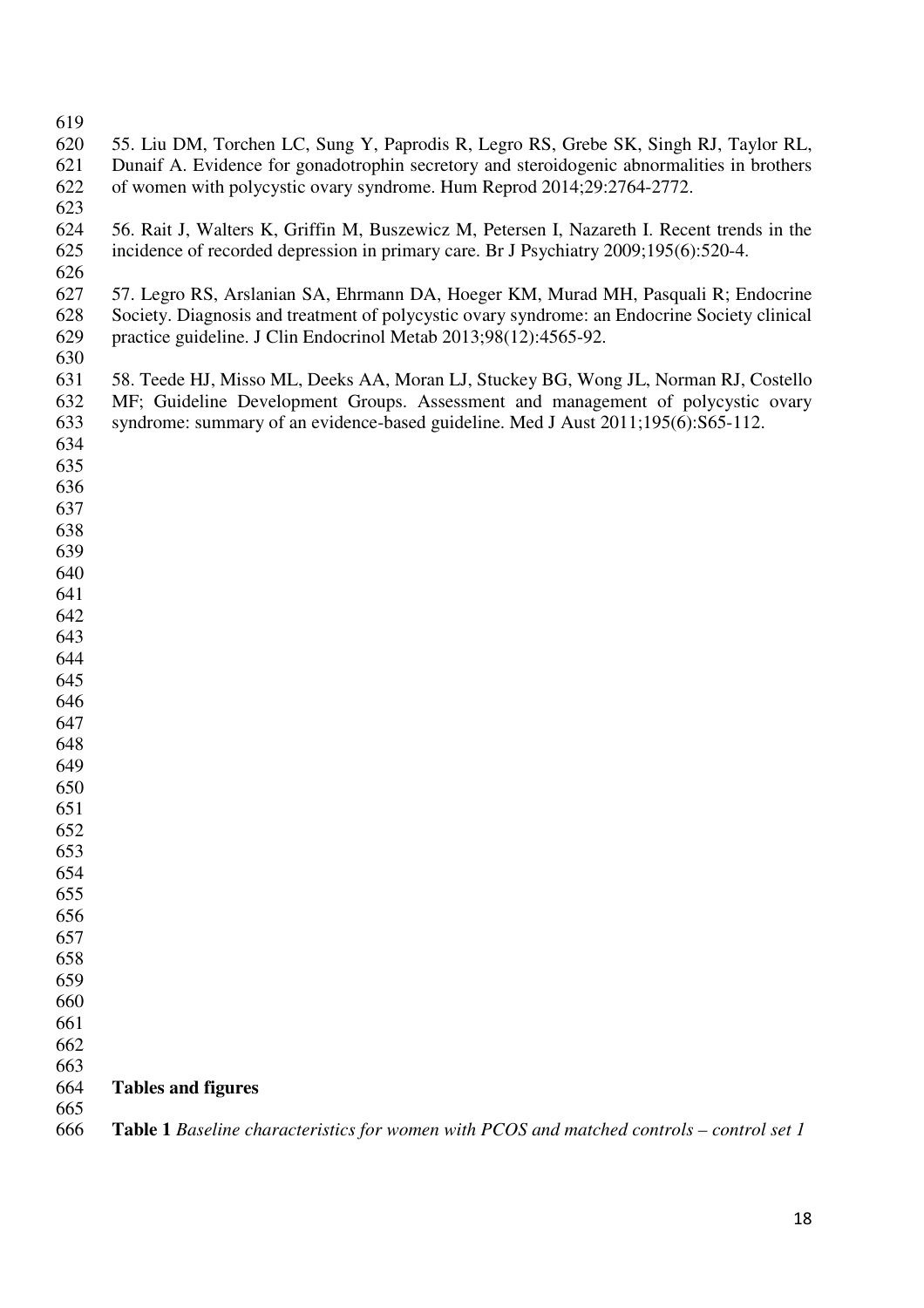| <b>Baseline Characteristics</b>       | Case   |               |                | <b>Control</b> |               |
|---------------------------------------|--------|---------------|----------------|----------------|---------------|
| Total, $n(\%)$                        | 16,938 | 100.00        | 16,938         | 100.00         |               |
| Age (years), mean, SD                 | 26.90  | 7.20          | 27.01          | 7.36           | 0.1983        |
| Follow-up (years), median, LQ-UQ      | 3.87   | $1.80 - 7.25$ | 2.81           | $1.20 - 5.80$  | < 0.0001      |
| Observation period pre-index (years), | 4.33   | $1.90 - 9.10$ | 3.32           | $1.48 - 7.59$  | < 0.0001      |
| median, LQ-UQ                         |        |               |                |                |               |
| Primary care contact in prior year,   | 6      | $3 - 9$       | $\overline{4}$ | $1 - 7$        | < 0.0001      |
| median, LQ-UQ                         |        |               |                |                |               |
| BMI $(kg/m2)$ , mean, SD              | 29.86  | 7.86          | 28.99          | 7.01           | $\leq 0.0001$ |
| BMI (kg/m <sup>2</sup> )              |        |               |                |                | < 0.0001      |
| Underweight, $(\leq 20)$ , $n(\%)$    | 653    | 3.86          | 663            | 3.91           |               |
| Normal, (20-24), n(%)                 | 1,652  | 9.75          | 1,683          | 9.94           |               |
| Overweight, $(24-29)$ , n(%)          | 1,885  | 11.13         | 1,938          | 11.44          |               |
| Obesity, $(29-39)$ , $n(\%)$          | 2,955  | 17.45         | 3,335          | 19.69          |               |
| Extreme Obesity, $(>39)$ , $n(\%)$    | 1,133  | 6.69          | 659            | 3.89           |               |
| Missing, $n(\%)$                      | 8,660  | 51.13         | 8,660          | 51.13          |               |
| <b>Smoking</b>                        |        |               |                |                | < 0.0001      |
| Never, $n(\%)$                        | 10,540 | 62.23         | 10,333         | 61             |               |
| Prior, $n(\%)$                        | 2,934  | 17.32         | 2,559          | 15.11          |               |
| Current, $n(\%)$                      | 4,394  | 25.94         | 4,918          | 29.04          |               |
| Missing, $n(\%)$                      | 174    | 1.03          | 727            | 4.29           |               |
| <b>Alcohol</b>                        |        |               |                |                | < 0.0001      |
| Never, $n(\%)$                        | 3,525  | 20.81         | 3,181          | 18.78          |               |
| Prior, $n(\%)$                        | 240    | 1.42          | 229            | 1.35           |               |
| Current, $n(\%)$                      | 9,713  | 57.34         | 9,812          | 57.93          |               |
| Missing, $n(\%)$                      | 3,460  | 20.43         | 3,716          | 21.94          |               |
| <b>Diastolic BP</b>                   |        |               |                |                | < 0.0001      |
| Diastolic BP (mmHg), mean, SD         | 74.97  | 9.82          | 73.52          | 9.55           | < 0.0001      |
| $<80$ , n(%)                          | 6,128  | 36.18         | 6,878          | 40.61          |               |
| $80-89, n(\%)$                        | 2,913  | 17.2          | 2,783          | 16.43          |               |
| $>89$ , n(%)                          | 697    | 4.12          | 468            | 2.76           |               |
| Missing, $n(\%)$                      | 7,200  | 42.51         | 6,809          | 40.2           |               |
| <b>Systolic BP</b>                    |        |               |                |                | < 0.0001      |
| Systolic BP (mmHg), mean, SD          | 118.78 | 13.78         | 117.89         | 13.26          | < 0.0001      |
| $\leq 120$ , n(%)                     | 4,782  | 28.23         | 5,201          | 30.71          |               |
| 120-139, $(\%)$                       | 4,170  | 24.62         | 4,286          | 25.3           |               |
| $>139$ , n(%)                         | 786    | 4.64          | 642            | 3.79           |               |
| Missing, $n(\%)$                      | 7,200  | 42.51         | 6,809          | 40.2           |               |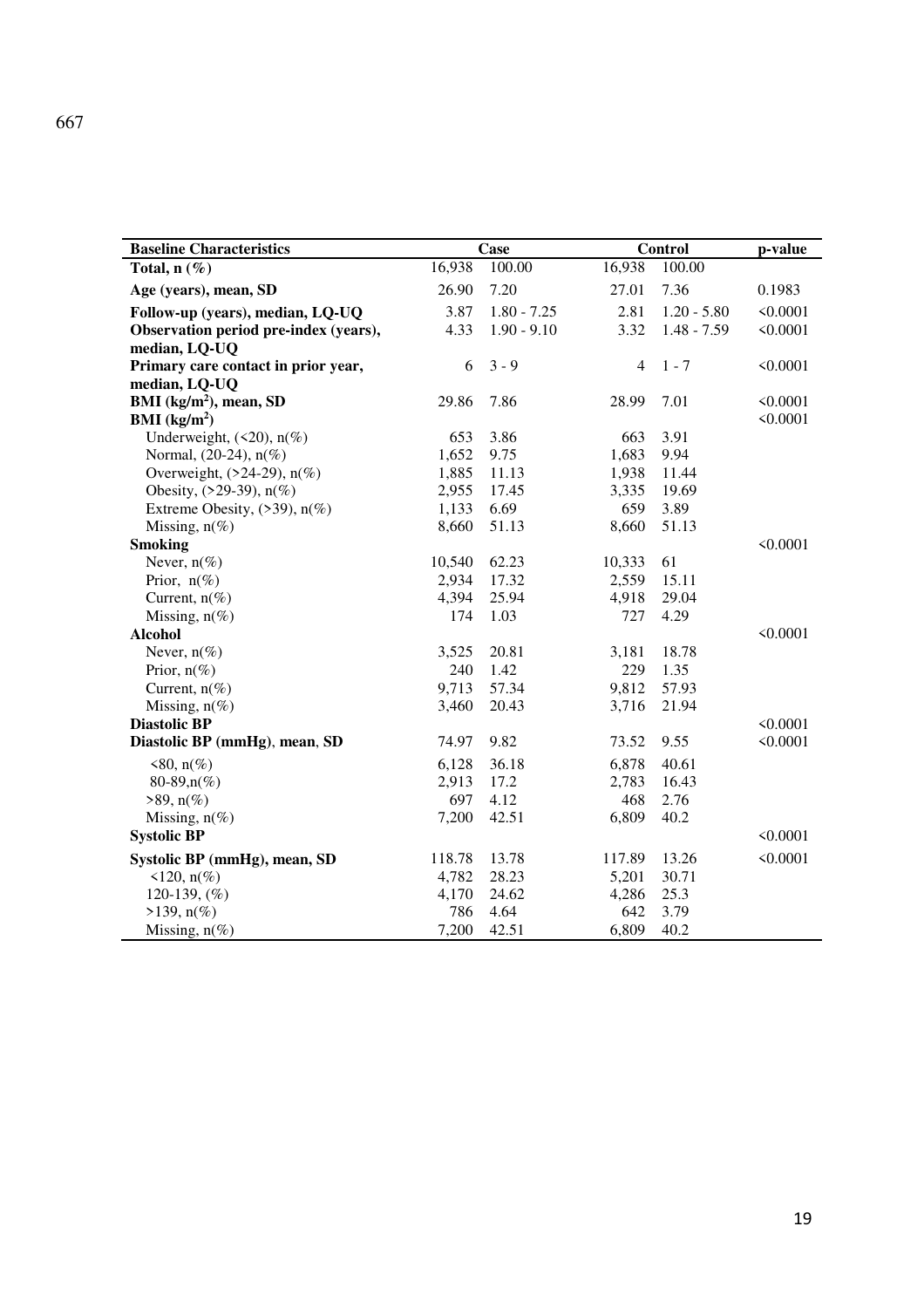668 **Table 2** *Baseline characteristics for women with PCOS and matched controls – control set 2* 

669

| <b>Baseline Characteristics</b>       |        | Case          |                | Control       | p-value  |
|---------------------------------------|--------|---------------|----------------|---------------|----------|
| Total, $n(\%)$                        | 16,355 | 100.00        | 16,355         | 100.00        |          |
| Age (years), mean, SD                 | 26.93  | 7.21          | 27             | 7.37          | 0.3997   |
| Follow-up (years), median, LQ-UQ      | 3.88   | $1.81 - 7.26$ | 3.07           | $1.32 - 6.70$ | < 0.0001 |
| Observation period pre-index (years), | 4.30   | $1.89 - 9.05$ | 3.67           | $1.63 - 8.13$ | < 0.0001 |
| median, LQ-UQ                         |        |               |                |               |          |
| Primary care contact in prior year,   | 6      | $3 - 9$       | $\overline{4}$ | $1 - 7$       | < 0.0001 |
| median, LQ-UQ                         |        |               |                |               |          |
| BMI $(kg/m2)$ , mean, SD              | 29.68  | 7.83          | 28.84          | 7.07          | < 0.0001 |
| BMI (kg/m <sup>2</sup> )              |        |               |                |               | < 0.0001 |
| Underweight, $(\leq 20)$ , $n(\%)$    | 632    | 3.86          | 664            | 4.06          |          |
| Normal, $(20-24)$ , $n(\%)$           | 1,600  | 9.78          | 1,594          | 9.75          |          |
| Overweight, $(24-29)$ , $n(\%)$       | 1,789  | 10.94         | 1,842          | 11.26         |          |
| Obesity, $(29-39)$ , $n(\%)$          | 2,721  | 16.64         | 3,052          | 18.66         |          |
| Extreme Obesity, $(>39)$ , $n(\%)$    | 1,027  | 6.28          | 617            | 3.77          |          |
| Missing, $n(\%)$                      | 8,586  | 52.5          | 8,586          | 52.5          |          |
| <b>Smoking</b>                        |        |               |                |               | < 0.0001 |
| Never, $n(\%)$                        | 10,051 | 61.46         | 10,231         | 62.56         |          |
| Prior, $n(\%)$                        | 2,459  | 15.04         | 2,970          | 18.16         |          |
| Current, $n(\%)$                      | 4,185  | 25.59         | 4,652          | 28.44         |          |
| Missing, $n(\%)$                      | 170    | 1.04          | 749            | 4.58          |          |
| <b>Alcohol</b>                        |        |               |                |               | < 0.0001 |
| Never, $n(\%)$                        | 3,403  | 20.81         | 3,052          | 18.66         |          |
| Prior, $n(\%)$                        | 218    | 1.33          | 237            | 1.45          |          |
| Current, $n(\%)$                      | 9,378  | 57.34         | 9,342          | 57.12         |          |
| Missing, $n(\%)$                      | 3,356  | 20.52         | 3,724          | 22.77         |          |
| <b>Diastolic BP</b>                   |        |               |                |               | < 0.0001 |
| Diastolic BP (mmHg), mean, SD         | 74.9   | 9.82          | 73.27          | 9.58          | < 0.0001 |
| $<80$ , n(%)                          | 5,887  | 36            | 6,765          | 41.36         |          |
| 80-89,n(%)                            | 2,773  | 16.96         | 2,496          | 15.26         |          |
| $>89$ , n(%)                          | 652    | 3.99          | 464            | 2.84          |          |
| Missing, $n(\%)$                      | 7,043  | 43.06         | 6,630          | 40.54         |          |
| <b>Systolic BP</b>                    |        |               |                |               | < 0.0001 |
| Systolic BP (mmHg), mean, SD          | 118.71 | 13.78         | 117.85         | 13.06         | < 0.0001 |
| $\leq$ 120, n(%)                      | 4,576  | 27.98         | 4,999          | 30.57         |          |
| 120-139, $(\%)$                       | 3,991  | 24.4          | 4,110          | 25.13         |          |
| $>139$ , n(%)                         | 745    | 4.56          | 616            | 3.77          |          |
| Missing, $n(\%)$                      | 7,043  | 43.06         | 6,630          | 40.54         |          |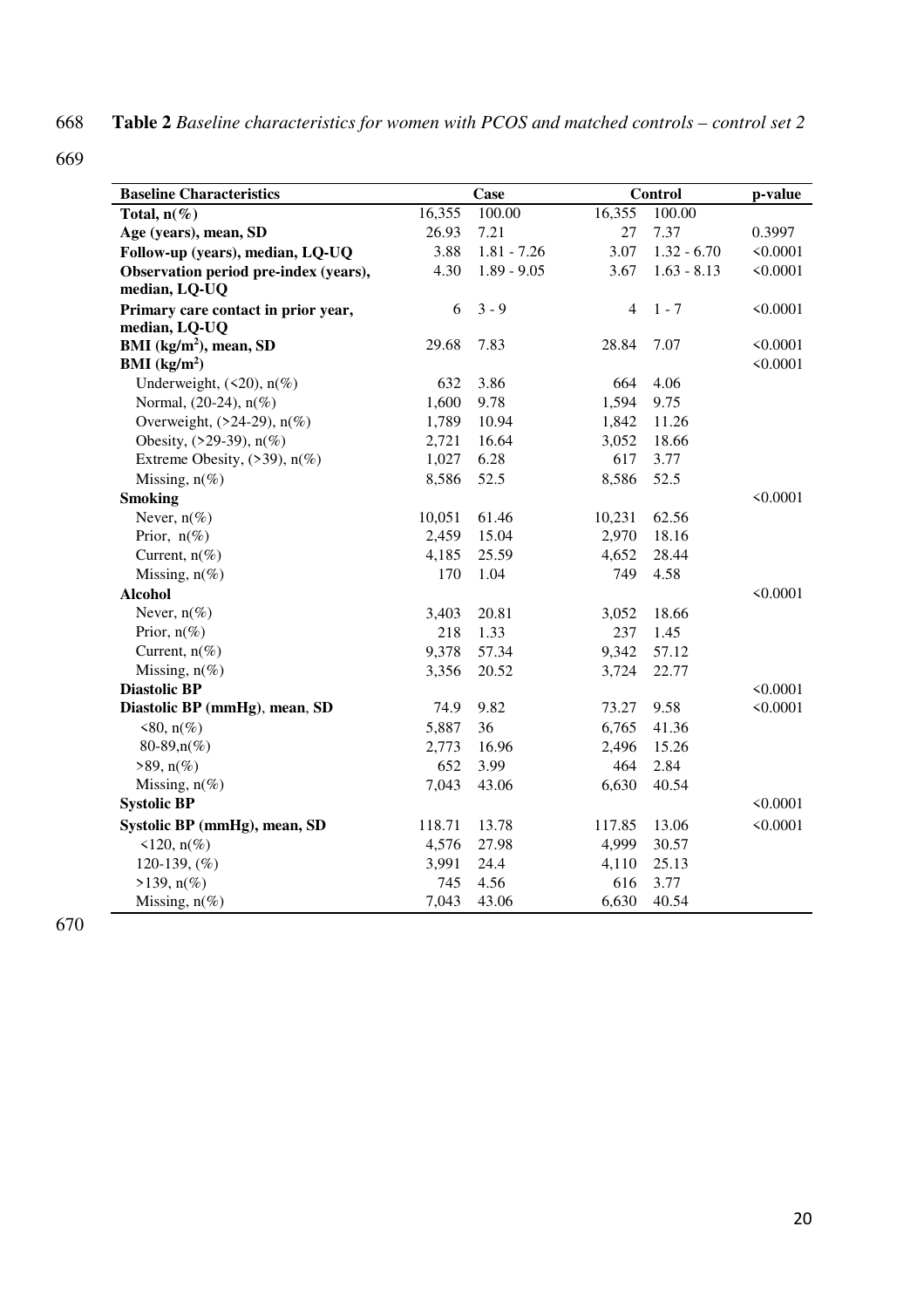|                         |               | <b>Cases</b> | <b>Controls</b> |            | <b>Hazard Ratio (CI)</b> | p-value        |  |
|-------------------------|---------------|--------------|-----------------|------------|--------------------------|----------------|--|
|                         | <b>Number</b> | (Rate pky)   | <b>Number</b>   | (Rate pky) |                          |                |  |
| <b>Control set 1</b>    | 16,938        |              | 16,938          |            |                          |                |  |
| Depression              | 3,545         | 42.62        | 2,327           | 34.46      | $1.26(1.19-1.32)$        | < 0.00001      |  |
| Anxiety                 | 1,829         | 21.99        | 1,189           | 17.61      | $1.20(1.11 - 1.29)$      | < 0.00001      |  |
| <b>Bipolar Disorder</b> | 402           | 4.83         |                 | 246 3.64   | $1.21(1.03 - 1.42)$      | 0.02126        |  |
| Autism                  | 14            | 0.83         | 16              | 0.94       |                          |                |  |
| <b>ADHD</b>             | 13            | 0.77         | 11              | 0.65       |                          |                |  |
| Schizophrenia           | 22            | 1.30         | 9               | 0.53       |                          |                |  |
| <b>Eating Disorder</b>  | 125           | 7.57         | 72              | 4.36       | $1.37(1.05 - 1.81)$      | 0.02283        |  |
| <b>Control set 2</b>    | 16,355        |              | 16,355          |            |                          |                |  |
| Depression              | 3,353         | 41.66        | 2,146           | 26.66      | $1.38(1.30 - 1.45)$      | $\leq 0.00001$ |  |
| Anxiety                 | 1,717         | 21.33        | 1,017           | 12.64      | $1.39(1.29 - 1.51)$      | < 0.00001      |  |
| <b>Bipolar Disorder</b> | 356           | 4.42         | 200             | 2.48       |                          |                |  |
| Autism                  | 9             | 0.55         | 3 <sup>7</sup>  | 0.18       |                          |                |  |
| <b>ADHD</b>             | 8             | 0.49         |                 | 6 0.37     |                          |                |  |
| Schizophrenia           | 10            | 0.61         |                 | 6 0.37     |                          |                |  |
| <b>Eating Disorder</b>  | 118           | 7.40         | 63              | 3.95       | $1.54(1.16 - 2.05)$      | 0.00256        |  |

**Table 3** *Number, crude rates and associated hazard ratios for depression, anxiety and bipolar disorder in women with PCOS and matched controls* 

*pky: per 1,000 person years*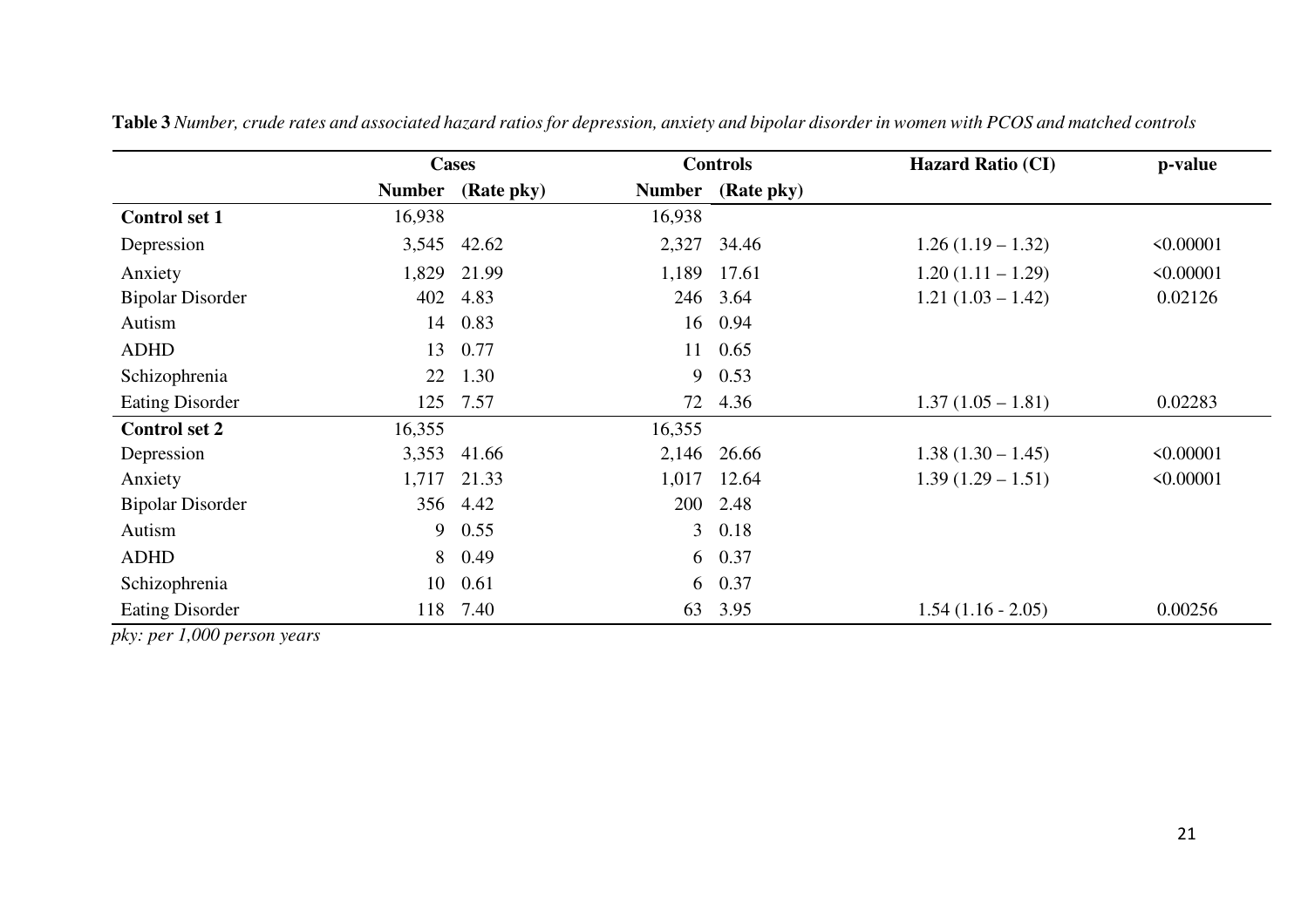| <b>Mental Health Disorder</b> | <b>Cases</b>  |            | <b>Controls</b> |            | <b>Odds Ratio (CI)</b> | p-value |
|-------------------------------|---------------|------------|-----------------|------------|------------------------|---------|
|                               | <b>Number</b> | (Rate pky) | <b>Number</b>   | (Rate pky) |                        |         |
| <b>Control set 1</b>          | 8,962         |            | 8,885           |            |                        |         |
| <b>ADHD</b>                   | 81            | 4.81       |                 | 56 3.32    | $1.64(1.16-2.33)$      | 0.00526 |
| Autism                        |               | 98 5.82    | 67              | 3.98       | $1.54(1.12-2.11)$      | 0.00068 |
| <b>Control set 2</b>          | 8,695         |            | 8,973           |            |                        |         |
| <b>ADHD</b>                   | 74            | 4.44       |                 | 65 3.90    | $1.34(0.96 - 1.89)$    | 0.08708 |
| Autism                        | 95            | 6.00       |                 | 59 3.54    | $1.75(1.27-2.46)$      | 0.00080 |

**Table 4** *Number, rate and odds ratio of ADHD and autism in the children of mothers with PCOS and matched controls* 

*pky: per 1,000 person years*